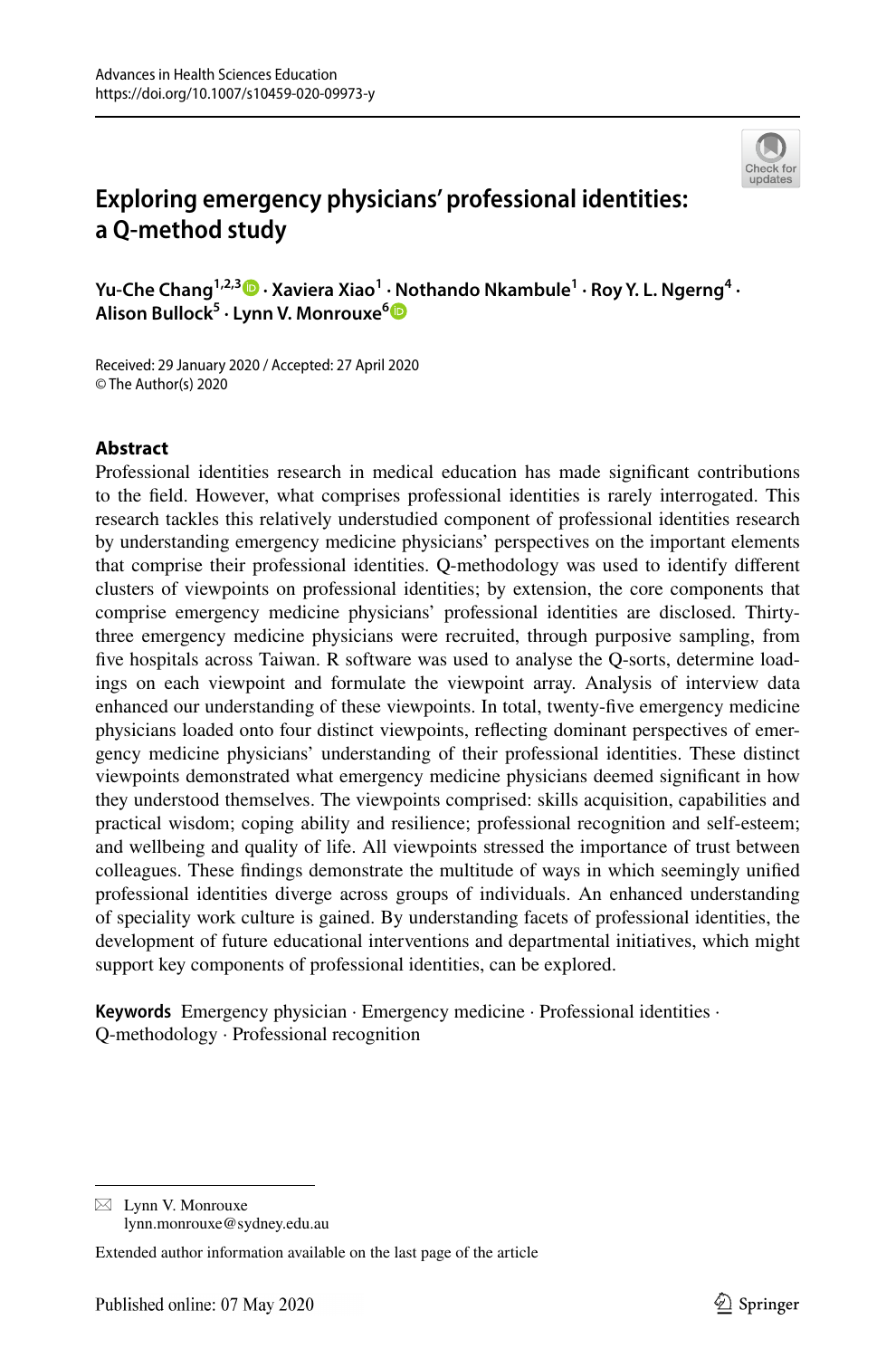## **Introduction**

Professional identities research in medical education rarely delves into what aspects such as values, environment, artefacts or beliefs—of professional identities that physicians prioritize and consider salient. By contrast, investigations into the impact, the formation process and the measurement of professional identities tend to receive greater engagement (Allsop and Mulcahy [1998;](#page-18-0) Crossley and Vivekananda-Schmidt [2009;](#page-18-1) McNeil et al. [2013;](#page-19-0) de Lasson et al. [2016;](#page-19-1) Monrouxe [2016](#page-19-2); Branch et al. [2017](#page-18-2); Monrouxe et al. [2017\)](#page-20-0). Notably, research has considered how professional identities may infuence a wide range of attitudes on issues pertaining to ethical standards, new technology adoption in the clinical context (Mishra et al. [2012;](#page-19-3) Keller et al. [2016](#page-19-4)) and professional commitment (Molleman and Rink [2015;](#page-19-5) van Os [2015](#page-20-1)). In terms of developmental issues, professional identities formation research explores how medical students and junior doctors' professional identities are impacted by early formative experiences and can be developed through educational initiatives aimed at fostering professional identities (de Lasson et al. [2016;](#page-19-1) Monrouxe [2016;](#page-19-2) Monrouxe et al. [2017](#page-20-0); Kalet et al. [2018\)](#page-19-6). While the contributions of this body of work should not be overlooked, understanding the core question of what encompasses physicians' professional identities is relatively under investigated.

Drawing on social constructionism (Rees et al. [2019\)](#page-20-2), identities theorists contend that identities comprise a mutable process: they are informed by a variety of values and beliefs derived from one's environment, mediated through language and artefacts, and infuenced by the many other identities that an individual holds (Jenkins [2008](#page-19-7)), which in turn are also imbued with values and beliefs. Identities are also interactional. The specifc context or unique interpersonal dynamics at play might impact the expression of one's identities (Rees and Monrouxe [2018\)](#page-20-3). The accumulation of one's experiences matter, as identities may evolve based on a variety of values and beliefs (Jarvis-Selinger et al. [2012](#page-19-8)). In efect, "identities give our lives meaning" (Rees and Monrouxe [2018\)](#page-20-3).

In the case of medical education, Monrouxe draws on sociological and anthropological theories as she elaborates "(d)eveloping an identity as a doctor is achieved through the process of identifcation: a two-way, internal and external process whereby we defne ourselves (who I think I am) and are simultaneously defned by others (who I think you think I am)…" (Monrouxe [2009\)](#page-19-9). As this defnition underscores, professional identities encompass complex and diverse components such as personal histories, core values and aspects of one's work culture. By that same token, artefacts such as attire, organizational relationships and employment circumstances may also be components that frame how one thinks about professional identities. These facets that may shape physicians' professional identities are illustrative, not exhaustive.

Drawing on the notion that professional identities comprise various components, such as values, beliefs and environment, our research seeks to explore what is emphasized when emergency medicine physicians—a contingent of specialist physicians who have been underrepresented in professional identities research—are asked to describe their professional identities. In doing so, our research asks for following question:

RQ: What are emergency medicine physicians' perspectives on what aspects comprise their professional identities?

From a theoretical standpoint this bears signifcance in medical education insofar as it aims to interrogate physicians' professional identities, a critical concept that is used widely within the discipline. Moreover, understanding the dominant perspectives surrounding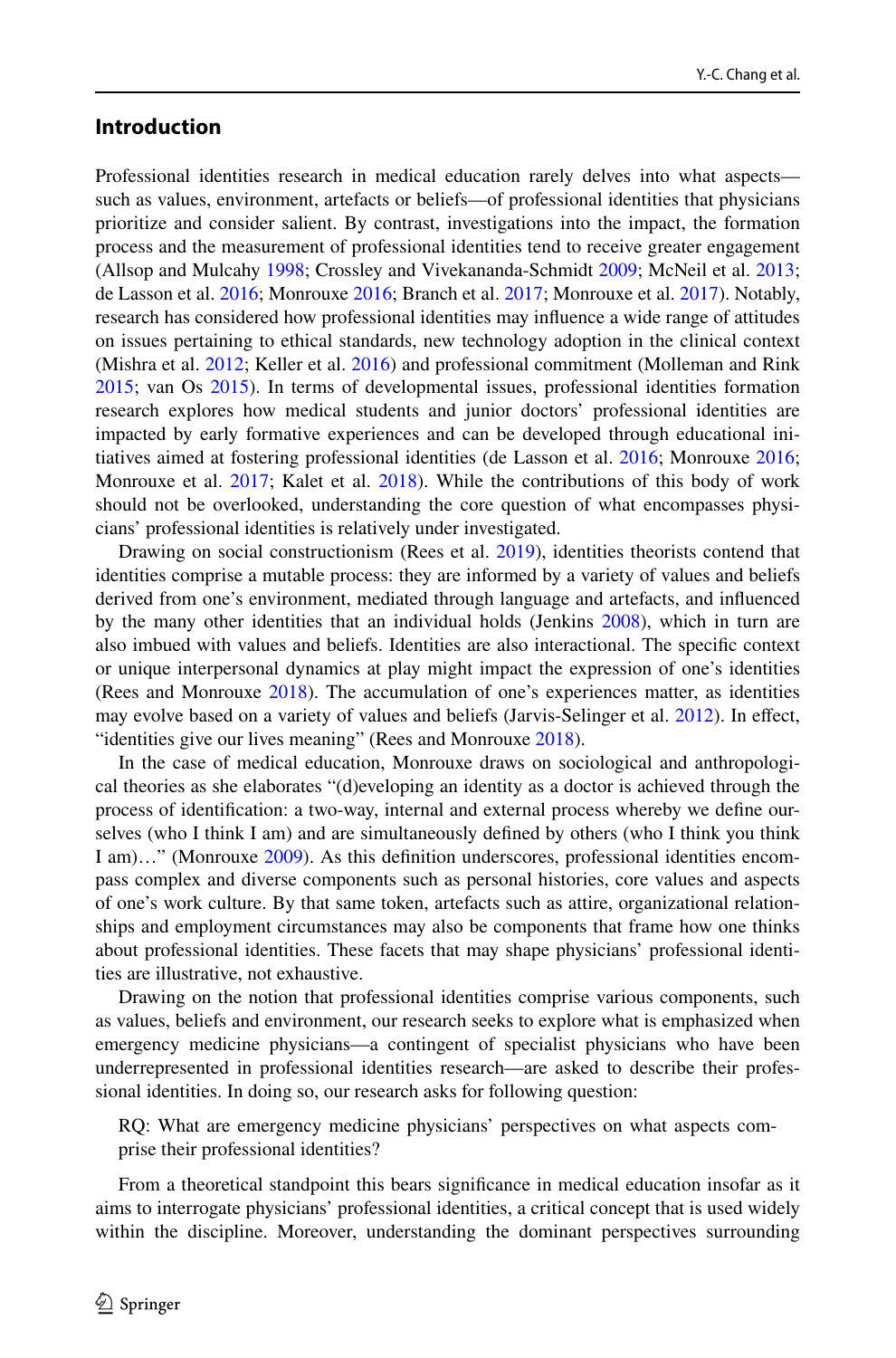professional identities of a contingent group of physicians, who face daily occupational challenges (Heng [2014](#page-19-10)) and report high levels of stress (Arora et al. [2013\)](#page-18-3), can be generative. Such an inquiry might provide insight on what professional identities tell us about how challenges, rewards or simply the daily demands of a medical speciality might be interpreted. And, in turn, can provide insights into professional identities with which individuals from other medical specialties might also identify.

Our research sets forth to explore the dominant beliefs that emergency medicine physicians hold regarding their professional identities by utilizing Q-methodology. While Q-methodology's specifcities will be explained in greater depth below– it is signifcant to note that Q-methodology's utility lies in its capacity to engage in the richness qualitative research ofers, while also relying on quantitative tools, to fnd a systematized way to develop a taxonomy of viewpoints on (in this case) emergency medicine physicians' professional identities.

## **Methods**

#### **Study context**

The study is part of a larger multi-year mixed methods study of burnout, resilience and the professional identities of emergency medicine physicians in Taiwan. Taiwan's National Health Insurance (NHI) provides heavily subsidised services. As a result, visits to the Emergency Department are relatively low-cost and, consequently, oversubscribed. The hospitals within this study are part of an extensive private hospital network that serves one tenth of Taiwan's health care needs. It is noteworthy that this study was executed towards the culmination of a collective resignation incident, wherein over 30 emergency medicine physicians left their positions, although some ultimately returned. Although the timing of our data collection was not designed to coincide with this particular incident, we are mindful that their identities—the very values people held as emergency physicians—were at the fore during this time.

#### **Study design**

Q-methodology combines quantitative and qualitative fndings to understand subjectivity (Watts and Stenner [2005](#page-20-4)). Q-methodology encompasses Q-sorting—a card sorting exercise—and posting-sorting interviews. Participants are given set of statement cards (a Q-set), which are developed specifcally for the study, to place individually on a (typically) normal distribution-shaped grid according to their preference. In our study participants were asked to rank the Q-set statements based on the statements' relevance (or lack thereof) to the following question: thinking about your experience as an emergency physician, what values and beliefs shape how you feel about yourself as an emergency physician?

While Q-methodology research does not require the use of a forced choice normal distribution grid, research suggests it makes almost no diference in the results (Brown [1980](#page-18-4)). Given that many Q-methodology practitioners argue that its inclusion does simplify the process for participants, we opted to use this method (rather than free distribution). All materials, which included Q-sorting cards and interview guides, were prepared in English and Chinese. Participants' interviews were conducted in Chinese. The research team comprised a Taiwan emergency physician with clinical teaching and research experience,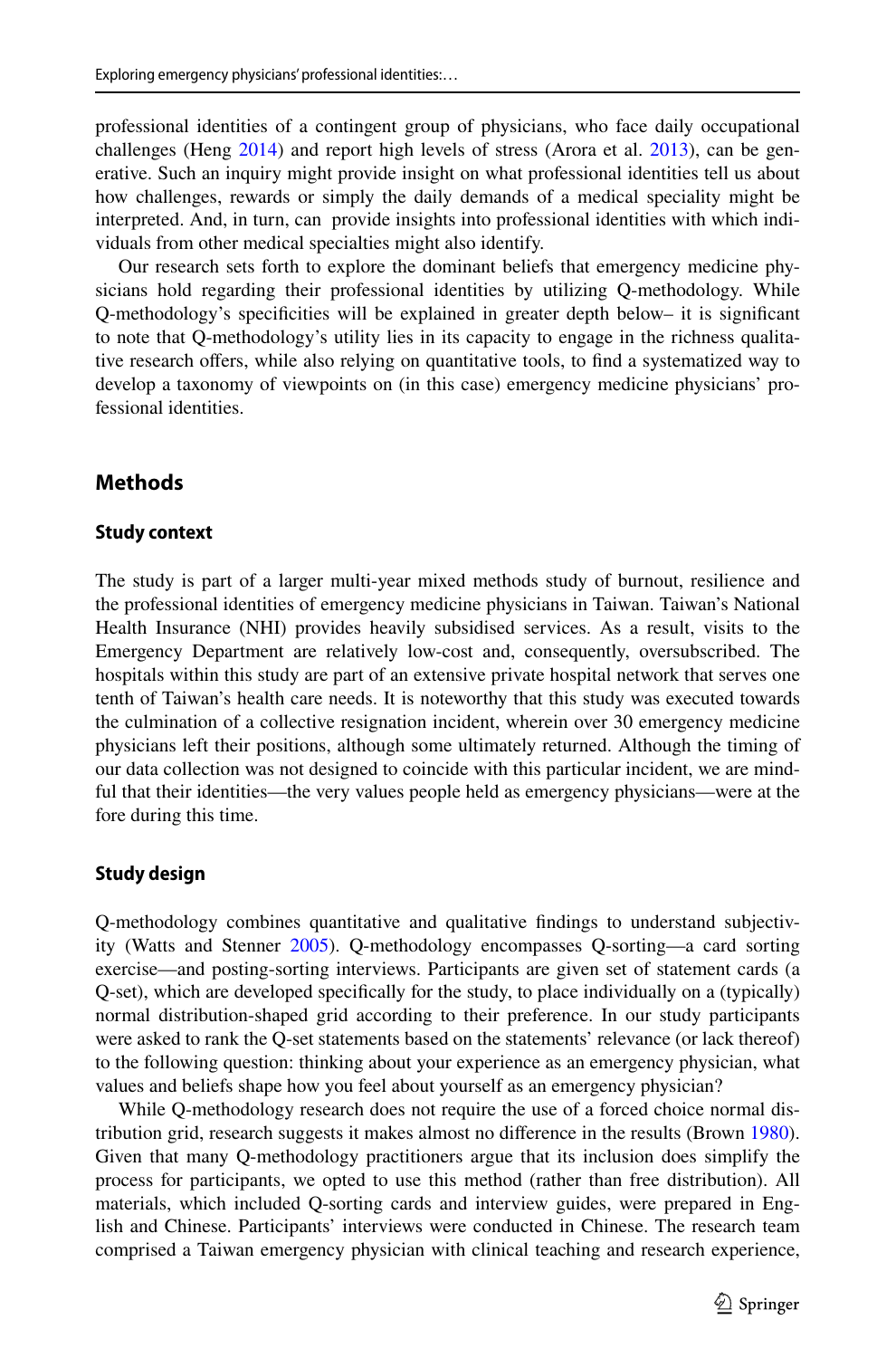a statistician, medical education scholars and research assistants. The majority of the research team are profcient in both English and Mandarin Chinese.

#### **Q‑set development**

The development of Q-set statements was undertaken in accordance with Q-methodology recommended practice. Firstly, the Q-set statements were drawn from *the concourse* comprising "all the manifestations and expressions of human response and dialogue, verbal and nonverbal" (Wilson [2005](#page-20-5)) that relate to the topic under study. Given this, the concourse can be derived from a wide variety of materials including relevant literature, popular media, interviews, informal conversations, and purposive interviews (Ward [2010\)](#page-20-6). Secondly, the Q-set statements' value and utility lie in their ability capture the diverse range of ideas that comprise the concourse. As such, a classifcation system can facilitate this objective because it provides a systematic way for the research team to ensure that distinct and dispa-rate elements of the concourse are represented in the Q-set (Stenner [2012\)](#page-20-7).

In our study, we conducted a literature review of physicians' (general) professional identities alongside one-to-one interviews with  $n=25$  emergency medicine physicians (specifc) on the subject of their own professional identities to serve as the content material for our concourse. Drawing on interviews and literature reviews to develop the Q-set is a common practice within Q-methodology studies (Watts and Stenner [2005](#page-20-4); Ward [2010](#page-20-6)). Following this, our classifcation system comprised a thematic framework analysis that was subsequently applied to both literature review and interview data (Richie and Spencer [1994\)](#page-20-8). The research team collectively identifed themes according to this 5-step method that included individual team members undertaking a close reading of a subset of data before coming together to identify and agree on themes/sub-themes. All data were managed using EndNote X9 (for articles) and ATLAS.ti (for article/transcript coding) software. Ten themes were identifed: personal traits; professional development and medical training; work style and management; physician–patient relationship; coping skills; emergency medicine as a unique specialty; research and teaching; team building and leadership; hospital support; and external support. After a series of further discussions amongst the research members (who comprise social science researchers and emergency medicine physicians), 54 statements, derived from the 10 themes, were chosen (Table [3\)](#page-7-0). We did not pilot these items to determine their utility. Rather, the utility of the Q-set came from the statements refecting diverse components of the topic, as derived from: (a) research that focused on physicians' identities generally; (b) interviews with emergency medicine physicians around their identities specifcally; and (c) a diverse research team classifying both data sets via regular discussions and proactive engagement.

#### **Participant sample**

Thirty-three emergency medicine physicians (seven resident physicians and twenty-six attending physicians) participated. Emergency medicine physicians responded to a notice circulated across the Emergency Departments of fve hospitals. Emergency medicine physicians who joined the previous study underpinning the Q-sort development (described above) were ineligible. Purposive sampling was deployed in order to ensure there was adequate inclusion of female emergency medicine physicians and those across diferent career stages.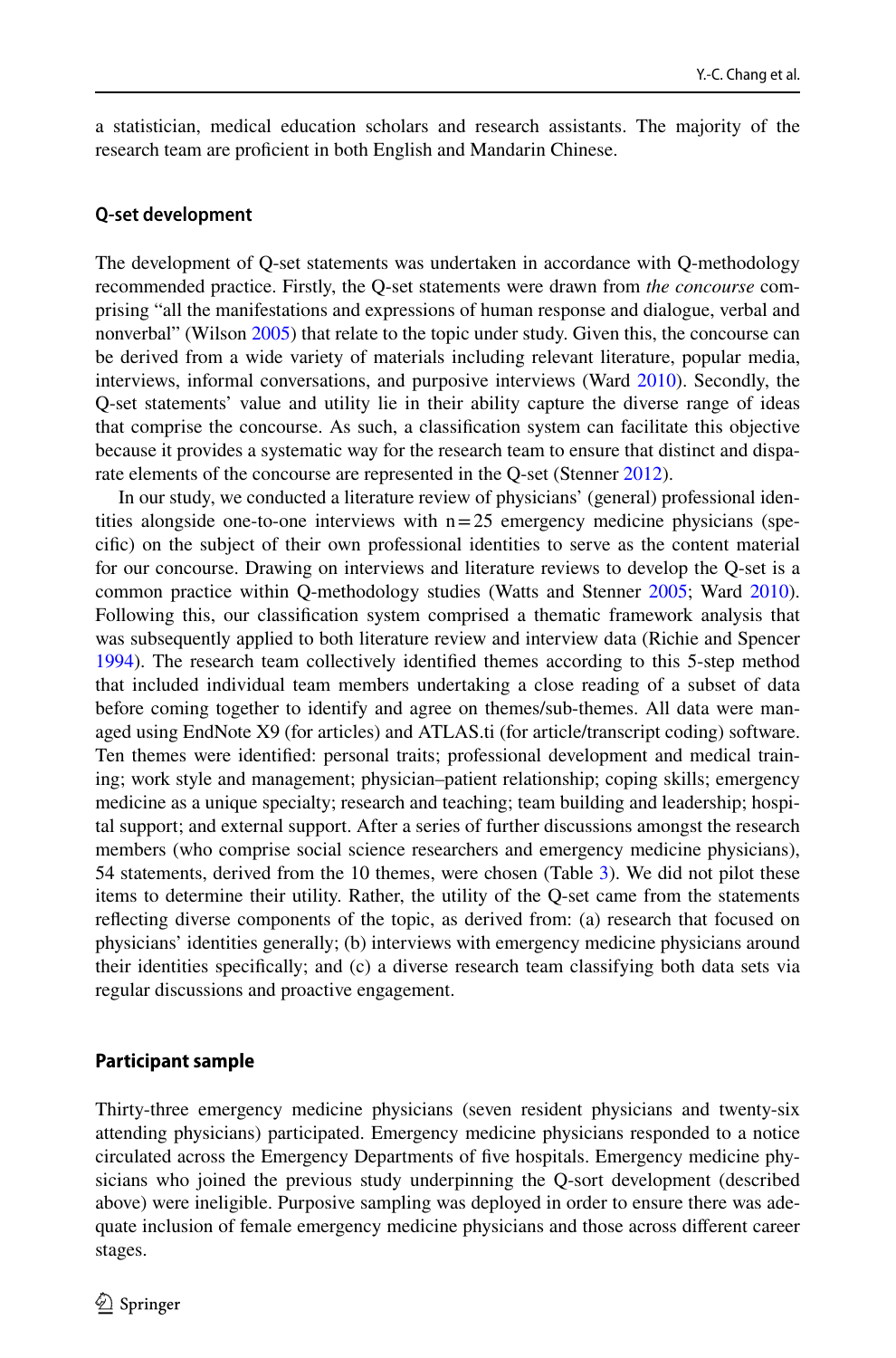Ethical approval was obtained by the participating hospital group. Participation was voluntary, informed written consent was gained and respondents' anonymity is protected. Power relations between researcher and participants were not of concern as the research assistant conducting the exercises did not have an intimate or even professional engagement with the emergency department as an entity. The study received national funding. Respondents were compensated for their time.

## **Procedure**

#### **Q‑sort and interviews**

The one-to-one Q-sort exercises and post-sorting interviews were led by a research assistant (RN) and completed between July - September 2017. Respondents were asked to think about their experience as an emergency physician, and what shapes their professional identities as an emergency physician. A defnition for professional identities was only provided when participants inquired. The researcher relayed that the research team defned professional identities as "who you are and who are seen to be by others". Respondents answered the question by placing the Q-set statements cards, on a forced choice distribution grid with 54 empty slots (Fig. [1](#page-4-0)). Before placement, respondents diferentiated the cards based on three categories: important, not important and neutral. The grid ran on a continuum of "least important" (1) from the left to "most important" (11) on the right.

Immediately after the Q-sorting exercise, post-sorting semi-structured interviews were conducted. Respondents answered a series of questions about the sorting process, which included explaining why statements were considered "most important" and "least important". The interviews were recorded, transcribed, anonymised and linked to their unique Q-set.

## **Data analysis**

The thirty-three Q-sorts were analysed using R software. Unlike quantitative research methods, in the Q-methodology, the research respondents are the *variables*. As such the



<span id="page-4-0"></span>**Fig. 1** The forced choice distribution grid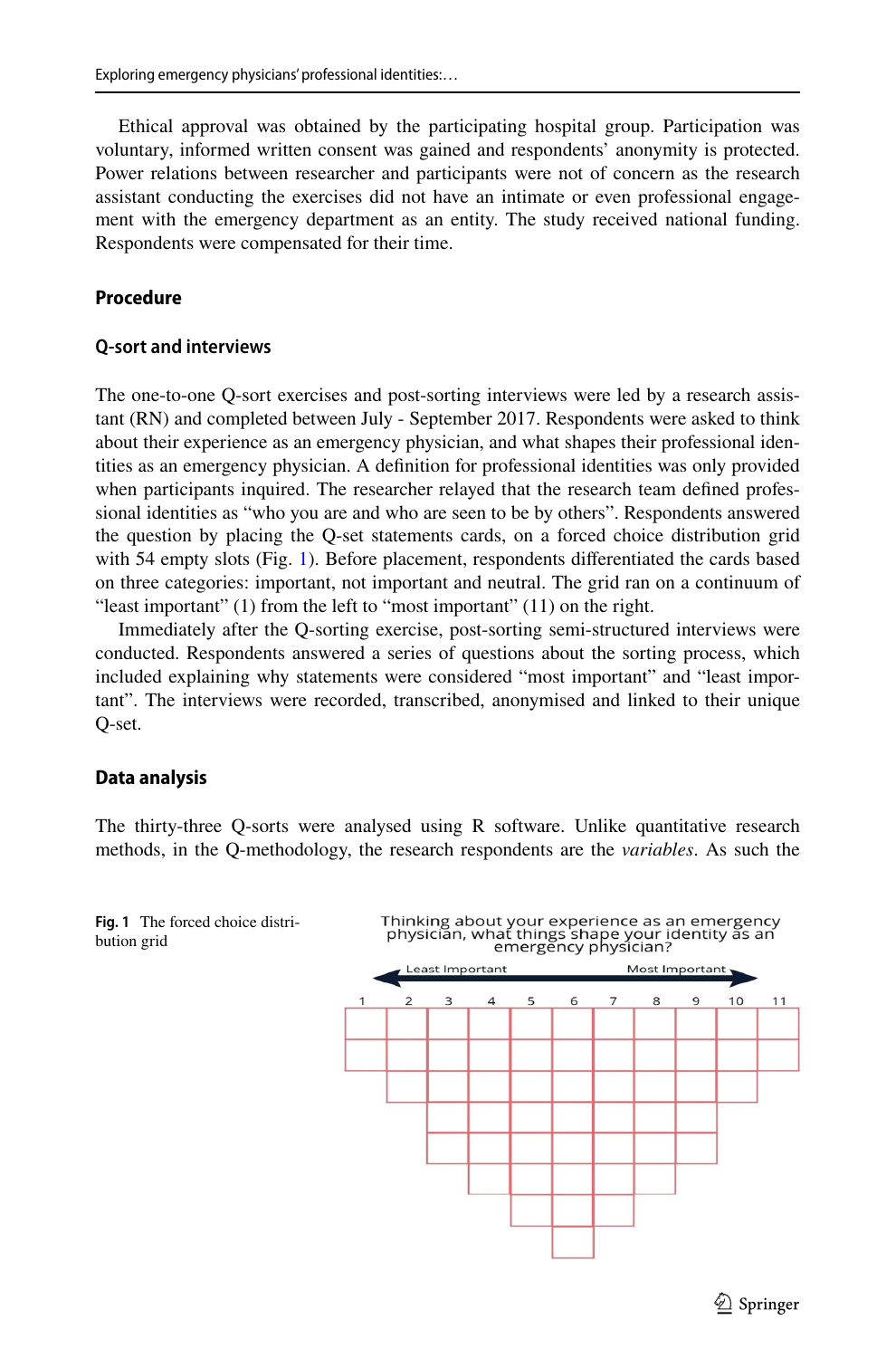correlation matrix refects the connection between diferent Q-sort patterns (participants' perspectives). R deploys principal component analysis to determine factor loadings: for the sake of clarity, the term *viewpoint* will mostly be used in substitution of the term *factor*. In terms of selecting a rotation method, Q-methodology practitioners explicitly argue the importance of choosing a rotation method that yields the clearest structure for interpretation (Zabala and Pascual [2016](#page-20-9)). Varimax rotation was used (rather than quatimax, oblimin, or promax) as it generated the clearest viewpoint extraction for interpretation (Ramlo [2016;](#page-20-10) Akhtar-Danesh [2017](#page-18-5)) and yielded more distinguishing statements with which to work. As such, the use of varimax rotation was able to improve our understanding of the diferent viewpoints on professional identities. To qualify as a viewpoint, the eigenvalue must be above 1.0 and each viewpoint needs to include more than three Q-sorts. In order to determine how many viewpoints are most appropriate, a degree of human judgment is necessary (Damio [2018\)](#page-18-6). Essentially, the viewpoints comprise a cluster of Q-sorts based on the similarities of the patterning of statement ranking. Thus, it is important to remember that viewpoints refect how participants *think* about their professional identities in terms of what they value, rather than them being about traits, physical aspects, or psychological assessments.

After determining the appropriate number of viewpoints, see below, the viewpoint array was analysed. The viewpoint array determines the weighted average of the Q-sorts from the viewpoints and indicates where each statement from the Q-set is placed on the grid. The viewpoint array does not merely indicate what statements are ranked "most important" and "least important"; it indicates each viewpoints' distinguishing statements: those statements that are uniquely important and refective of a single viewpoint. The interview analysis aimed to illuminate the distinguishing statements and better understand important and least important statements in order to reveal the perspectives expressed by each viewpoint.

## **Results**

Upon analysis and discussion, the research team determined that four viewpoints appropriately represented prominent and distinct perspectives on professional identities. This included 25 of the 33 (76%) Q-sorts. Each eigenvalue value was between 4–5 and the total variance was 54.08% (Table [1\)](#page-5-0), which is considered appropriate (Stenner [2012](#page-20-7)).

Each viewpoint was named based on the values and ideas that were prioritised in respondents' explanations of professional identities: Viewpoint 1 skill acquisition, capabilities and practical wisdom; Viewpoint 2 coping ability and resilience; Viewpoint 3 professional recognition and self-esteem; and Viewpoint 4 wellbeing and quality of life. The demographic details of each viewpoint are outlined (Table [2\)](#page-6-0) and the factor array (Table [3](#page-7-0)) demonstrates the placement of each Q-set statement, in terms of where they would be

<span id="page-5-0"></span>

| Table 1 Eigenvalue and variance<br>for the 4 factors | Factor (# of respondents) | Eigenvalue | Variance<br>explained<br>(% ) |
|------------------------------------------------------|---------------------------|------------|-------------------------------|
|                                                      | 1(7)                      | 4.91       | 14.87                         |
|                                                      | 2(5)                      | 4.55       | 13.78                         |
|                                                      | 3(6)                      | 4.34       | 13.16                         |
|                                                      | 4(7)                      | 4.05       | 12.26                         |
|                                                      |                           |            |                               |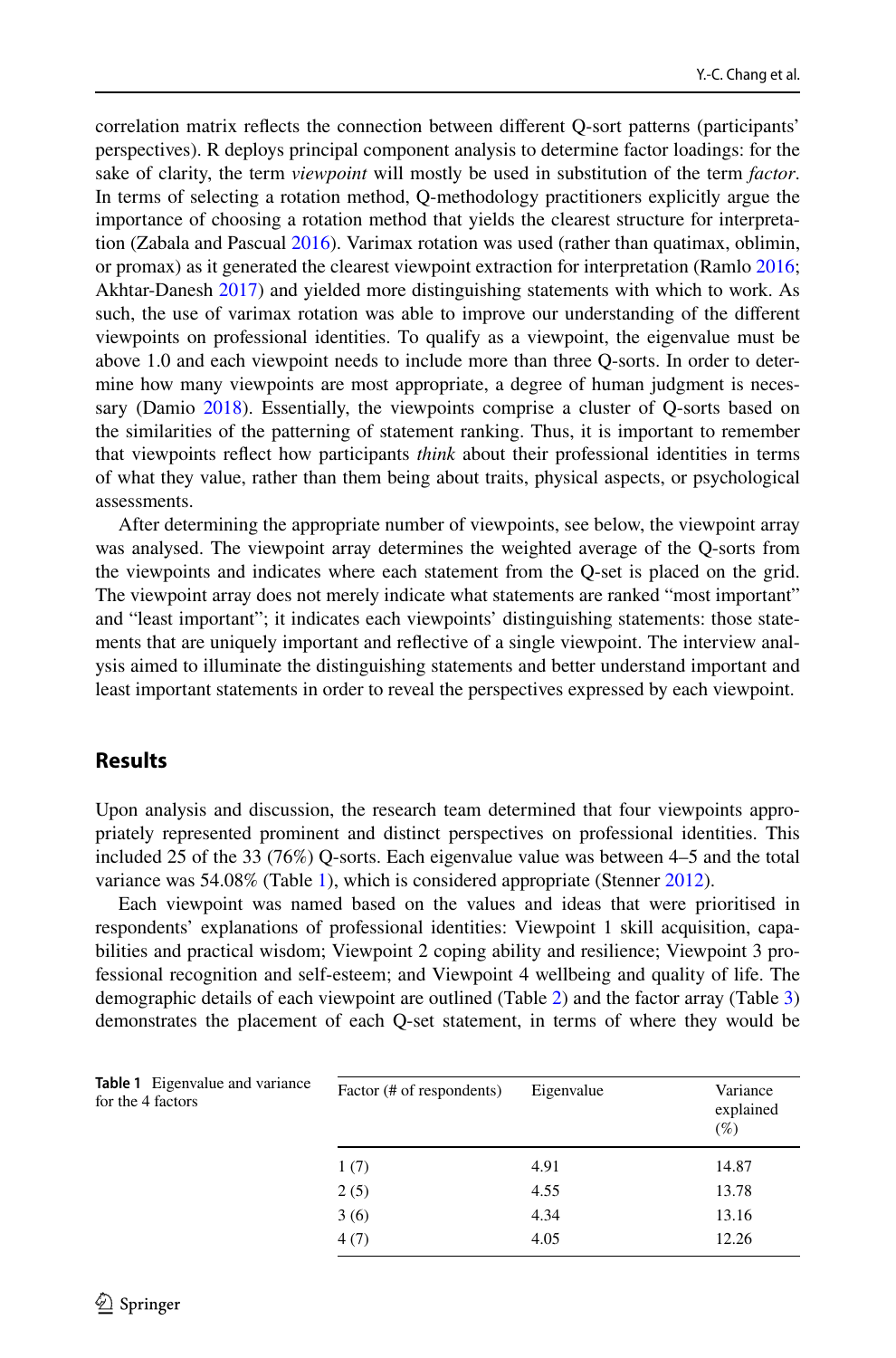|                    | Total     | Viewpoint 1 | Viewpoint 2 | Viewpoint 3  | Viewpoint 4 |
|--------------------|-----------|-------------|-------------|--------------|-------------|
| # of respondents   | 25        | 7(28%)      | 5(20%)      | 6(24%)       | 7(28%)      |
| Age                |           |             |             |              |             |
| Range              | $29 - 50$ | $29 - 50$   | $31 - 39$   | $40 - 49$    | $30 - 47$   |
| Average            | 38        | 38.4        | 34.8        | 43.5         | 37          |
| Years in EM (avg.) | 11.96     | 11.1        | 8.4         | 17.5         | 10.6        |
| <b>Sex</b>         |           |             |             |              |             |
| Male               | 19 (76%)  | $5(71.4\%)$ | $3(60\%)$   | $6(100\%)$   | $5(71.4\%)$ |
| Female             | 6(24%)    | $2(28.6\%)$ | $2(40\%)$   | $\mathbf{0}$ | $2(28.6\%)$ |
| Non-clinical work  |           |             |             |              |             |
| Teaching           | 19 (76%)  | $5(71.4\%)$ | $3(60\%)$   | $6(100\%)$   | $5(71.4\%)$ |
| Research           | 13 (52%)  | $5(71.4\%)$ | $2(40\%)$   | $3(50\%)$    | $3(42.9\%)$ |
| Married            | 21 (84%)  | $5(71.4\%)$ | $5(100\%)$  | 5(83.3%)     | 6(85.7%)    |
| Rank               |           |             |             |              |             |
| Attending          | 19 (76%)  | 6(85.7%)    | $3(60\%)$   | $6(100\%)$   | $4(57.1\%)$ |
| Resident           | 6(24%)    | $1(14.3\%)$ | $2(40\%)$   | $\mathbf{0}$ | 3(42.9%)    |

<span id="page-6-0"></span>**Table 2** Demographic detail of the four viewpoints

placed on the distribution grid, for each viewpoint. Following this, each viewpoint is explained and excerpts from the interview data are provided where appropriate.

#### **Viewpoint 1: Skill acquisition, capabilities and practical wisdom**

Skill acquisition, capabilities and practical wisdom comprised six attending physicians and one resident physician: 28% of the respondents. They ranged from ages 29–50. Distinguishing statements comprise *being able to diagnose a medical condition quickly*, *experiencing the fresh challenges that emergency medicine brings every day*, *being able to multitask*, *having a challenging patient* and *learning to act and behave like an emergency physician from my emergency physician co*-*workers*.

During interviews with those whose Q-sort was grouped in this viewpoint, participants highlighted how possessing the skills necessary to tackle the challenges and unpredictable environment of the ED underpins their professional identities:

EM brings new challenges every day. That's actually why I choose EM in the frst place, I really wanted to see a variety of patients, and patients who weren't necessarily easy to fgure out. Whenever a patient comes to me, he might sufer from chest pain, abdominal pain, or have difficulty breathing... $(I)t$ 's up to me instead of others to fnd the answer. (34, Female, Attending Physician)

Beyond meeting the demands of the ED, participants from this viewpoint also stressed the diference in expertise between emergency medicine physicians and non-EM trained physicians:

We (EM Physicians) are able to integrate (knowledge from) all medical specialties... (s)o the way we make diagnoses is certainly diferent from other physicians. Because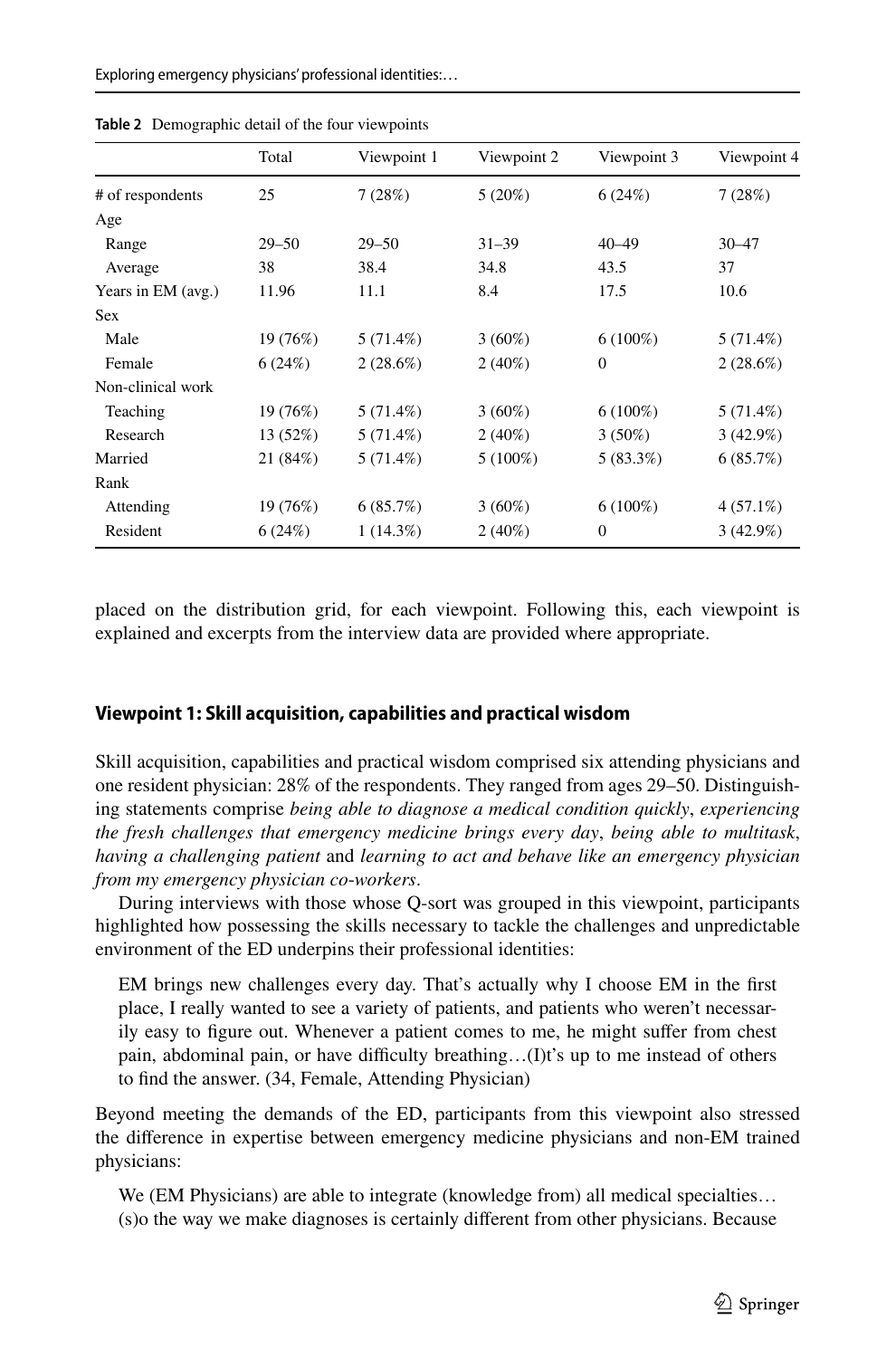|                 | <b>Statements</b>                                                               | Viewpoint 1      | Viewpoint 2 | Viewpoint 3     | Viewpoint 4 |
|-----------------|---------------------------------------------------------------------------------|------------------|-------------|-----------------|-------------|
|                 | My personal values (what I consider as valuable and important in my life)       | 5                | ≘           | $\infty$        | ≘           |
|                 | levant to the work of an emergency physician<br>Being given tasks that are rel  | ∽                | 4           | n               | n           |
|                 | Working shifts                                                                  |                  |             |                 | 4           |
|                 | Being able to handle patients who are violent towards me                        | ≌                | ಹೆ          |                 |             |
| 5               | Its in a sub-specialty within emergency medicine<br>Being able to expand my ski |                  |             | õ               |             |
| $\circ$         | Having a good department director                                               |                  | õ           | €               |             |
| $\overline{r}$  | Taiwan's National Health Insurance scheme                                       |                  | 4           |                 |             |
| $\infty$        | Feeling happy with my personal life                                             |                  | ७           |                 |             |
| $\circ$         | Wearing the emergency physician attire                                          |                  |             | $\sim$          |             |
| $\overline{10}$ | Having a challenging patient                                                    | ಹೆ               |             | 3               |             |
|                 | Experiencing the death of a patient for the first time                          |                  |             |                 |             |
| 12              | When the public recognises emergency medicine is a specialty in its own right   |                  |             | $\frac{a}{1}$   | 4           |
| $\mathbf{r}$    | Having the autonomy to make decisions at work                                   | Γ                |             |                 | n           |
| $\overline{1}$  | The important role that emergency physicians play in society                    | ७                |             | ٥               |             |
| 15              | Having an extroverted personality                                               | 4                |             | $\mathbf{\sim}$ | €           |
| 16              | Having knowledge of emergency medicine                                          | $\infty$         |             |                 |             |
| $\overline{17}$ | Being able to communicate well with my patients                                 | $\overline{ }$   |             | ≌               | $\infty$    |
| 18              | Receiving feedback from patients about my work                                  | 4                | 4           | 4               | ७           |
| $\overline{19}$ | Experiencing the fresh challenges that emergency medicine brings everyday       | $\sum_{i=1}^{n}$ |             | ∽               |             |
| $20$            | physician role<br>Being in a senior emergency                                   | $\sqrt{ }$       |             | $\sqrt{ }$      |             |
| $\overline{c}$  | between my work and personal/family life<br>Being able to find a balance        | 4                |             | ◦               |             |
| 22              | igence (EQ)<br>Having high emotional intell                                     | ७                | $^{\circ}$  | $\infty$        | ٥           |
| 23              | Becoming experienced in my work as an emergency physician                       | $\infty$         | ۰           | ७               | 5           |
| 24              | Seeing patients get well under my care                                          | ७                | 4           | ℃               | ಹಿ          |
| 25              | events at work<br>Taking time out to reflect on                                 |                  |             |                 |             |

<span id="page-7-0"></span>Table 3 Factor arrays of the four viewpoints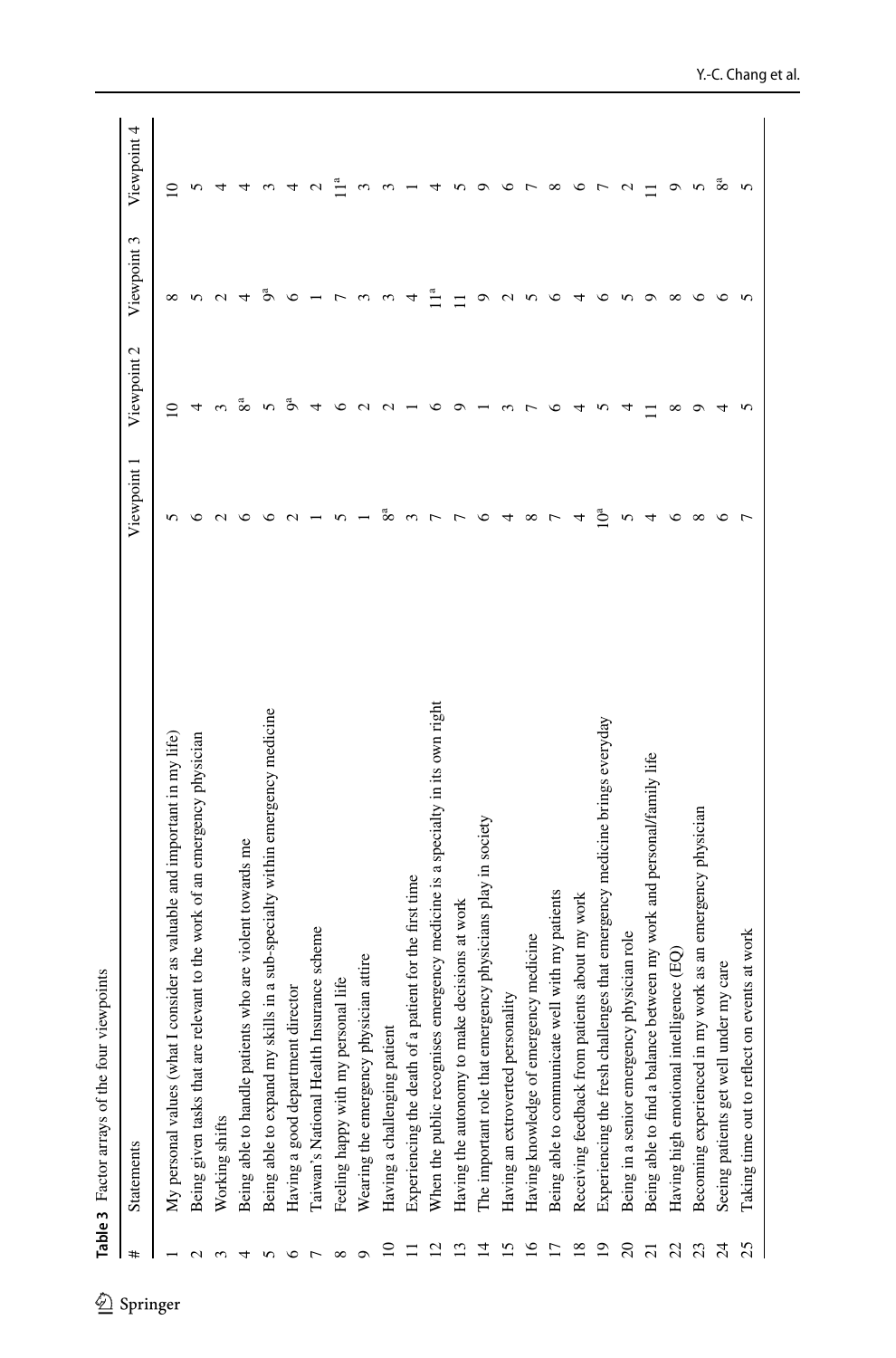|                | Table 3 (continued)                                                                                |             |              |                 |                             |
|----------------|----------------------------------------------------------------------------------------------------|-------------|--------------|-----------------|-----------------------------|
| $\ddagger$     | Statements                                                                                         | Viewpoint 1 | Viewpoint 2  | Viewpoint 3     | Viewpoint 4                 |
| 26             | Doing research                                                                                     |             |              |                 |                             |
| 27             | When the hospital recognises the contributions of emergency physicians                             | ≏           | ©            | ಹಿ              | n                           |
| 28             | Being able to enjoy my work as an emergency physician                                              |             | ᢀ            | $\circ$         | ${}^{\circ}$                |
| $^{29}$        | Being physically strong                                                                            |             |              | 3               | n                           |
| 30             | Feeling competent as an emergency physician                                                        | ∝           |              | ೬               |                             |
| $\overline{5}$ | Being able to work under pressure                                                                  | σ           |              |                 |                             |
| 32             | am a good emergency physician<br>When a role model says that I                                     | n           | 3            | ∘               |                             |
| 33             | Taking on a teaching role                                                                          |             |              | õ               |                             |
| $34$ 35        | e emergency room (ER)<br>Having adequate staffing in the                                           | 4           | $^{\circ}$   |                 | n                           |
|                | Having personal hobbies and engaging in leisure activities outside of work                         | 4           | 5            | ७               | ີ $\mathbb{C}^{\mathbb{Z}}$ |
| 36             | Going through the long residency training                                                          | 3           | $\epsilon$   | 3               |                             |
| 57             | Being able to multitask                                                                            | $10^a$      | ٢            | $\infty$        | ७                           |
| 38             | Not making clinical errors                                                                         | ᡋ           | $^{\circ}$   |                 | ७                           |
| 39             | Being able to diagnose a medical condition quickly                                                 | $1^a$       | 7            | ७               | $\infty$                    |
| $\overline{4}$ | Working in a team with other emergency physicians                                                  | o           | ७            | $\infty$        | ç                           |
| $\pm$          | Working at a medical centre                                                                        | ξ           | 2            | $\mathbf{\sim}$ | $\mathbf{\sim}$             |
| $\ddot{c}$     | When my salary increases                                                                           | 2           | ${}^{\circ}$ | 5               |                             |
| 43             | for emergency medicine<br>Passing the board examination                                            |             | 5            | 4               | €                           |
| $\frac{4}{4}$  | Being able to solve problems quickly                                                               | ≘           |              |                 |                             |
| 45             | Being able to manage sudden events that arise at work                                              |             | $10^a$       |                 |                             |
| $\frac{4}{6}$  | Being able to find other ways of managing illnesses which physicians from other specialties cannot |             | ७            | $\subseteq$     |                             |
| 47             | Being able to trust the colleagues that I work with                                                | ٥           | ٥            |                 | $\infty$                    |
| 48             | When a professional association representing emergency physicians speaks up for their rights       | ७           | ७            | 8ª              | 3                           |
| $\frac{1}{2}$  | e an emergency physician from my emergency physician co-workers<br>Learning to act and behave lik  | 8ª          | n            | 4               | ७                           |
| $50\,$         | Having a manageable workload                                                                       |             | $\infty$     |                 | σ                           |
|                |                                                                                                    |             |              |                 |                             |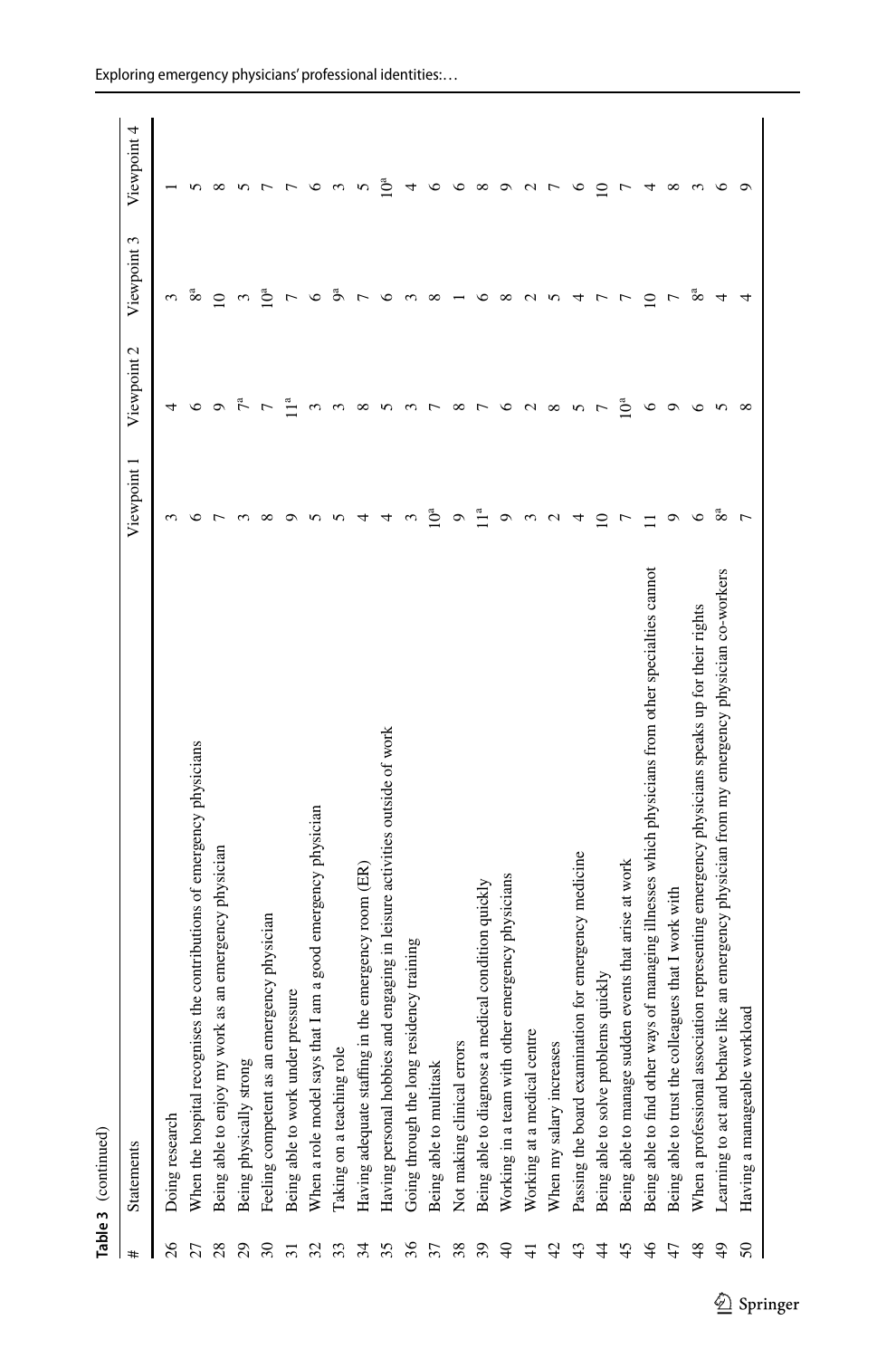Table 3 (continued)

|    | Statements                                                                                       |  | Viewpoint 1 Viewpoint 2 Viewpoint 3 Viewpoint 4 |  |
|----|--------------------------------------------------------------------------------------------------|--|-------------------------------------------------|--|
|    | from things that upset me at work<br>51 Being able to recover quickly                            |  |                                                 |  |
|    | Being able to provide holistic and comprehensive care for my patients                            |  |                                                 |  |
| 53 | the clinical setting<br>Being a good team leader in t                                            |  |                                                 |  |
|    | 54 Being able to optimise patient flow in a timely manner when the emergency room is overcrowded |  |                                                 |  |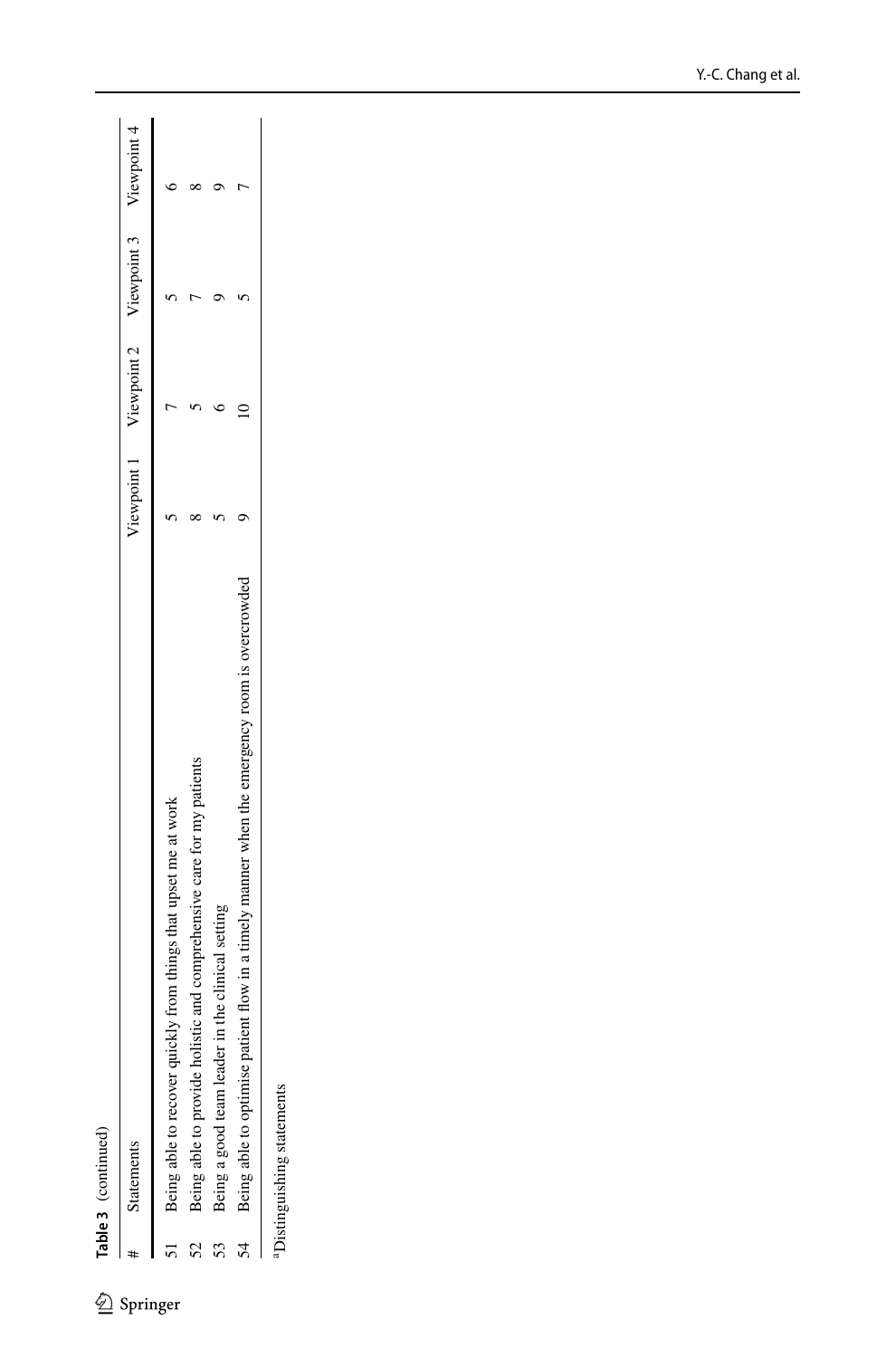of this we are typically able, under a short period of time, to see patients and fgure out what their problem is and what needs to be done. (29, Male, resident physician)

Notably *being able to fnd other ways of managing illnesses which physicians from other specialties cannot* also ranked high. Being able to practice their distinctive skills was described as a source of pride, as it refects the practical wisdom of an EP. The distinguishing statement *learning to act and behave like an emergency physician from my emergency physician co-workers* further affirms the importance placed on the skills and work culture that diferentiates emergency medicine physicians.

It is signifcant that emergency medicine physicians from this viewpoint tend to deemphasise elements outside of clinical practice. For instance, *(m)y personal values (what I consider as valuable and important in my life)* (ranked:5) and *being able to fnd a balance between my work and personal/family life* (ranked:4) are both statements that highlight personal identities and commitments that ranked especially low, particularly in comparison to the other viewpoints. This also extends to how these emergency medicine physicians consider that the public and patients' perceptions of their discipline are separate from how they understood their professional identities:

…(T)he health insurance system, the training method, research, personnel changes, and (board certifed) tests you take, I am of the belief that no matter how much these things change, the way you approach the profession will remain the same. It's not as if a good director isn't important, rather if you're looking at professional identities, I think all these other factors, I really don't think they have a strong impact. (29, Male, resident physician)

The lack of attention placed on these emergency medicine physicians' non-professional identities and commitments, the health care system and external perceptions of their profession reinforces that they tend to understand their professional identities by way of their performance and capabilities.

## **Viewpoint 2: Coping ability and resilience**

Coping ability and resilience comprised three attending physicians and two resident physicians, 20% of the respondents. These participants occupied a specifc age range: 30–39. Distinguishing statements comprise *being able to work under pressure*, *being able to manage sudden events that arise at work*, *having a good department director*, *being able to handle patients who are violent towards me* and *being physically strong.*

Participants' descriptions of the emergency department feshed out the imagery of stress connoted in the distinguishing statements:

Because EM Physicians' work is so stressful, so I feel being able to adapt to a high stress work environment is a priority…because every day is stressful…and the source of the stress is the sudden events…you have to be able to handle the situations, including communicating with the patients and their family members. Sometimes, the patients will just suddenly die, which is the most stressful, the biggest thing that can happen. Then just every day and at any time, any kind of patient can come in. No one really knows. (32, Male, resident physician)

When describing the taxing elements of EM, many emergency medicine physicians from this viewpoint emphasised the importance of physical strength and being able to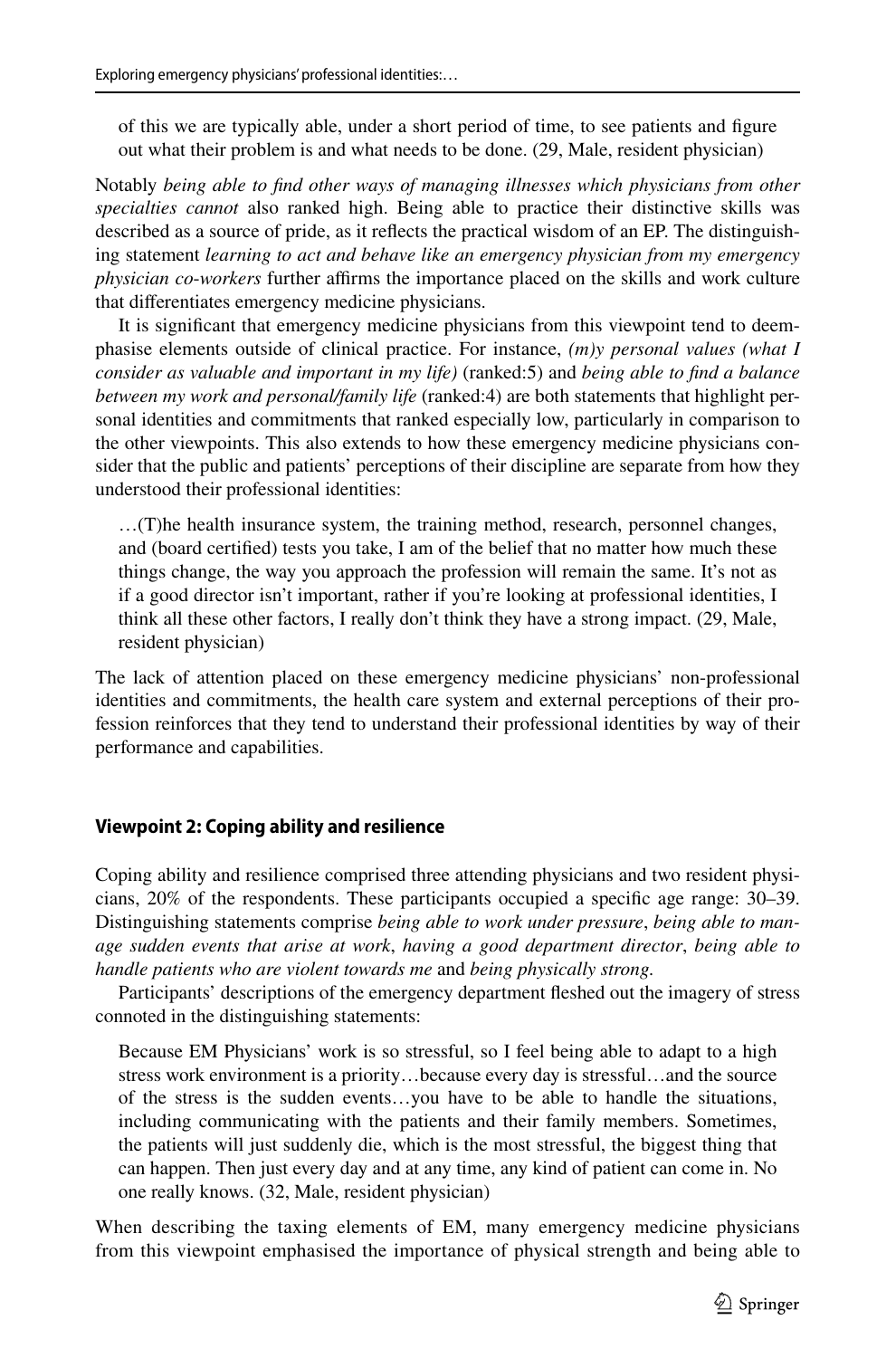take on night shifts, which was associated with being in the early stages of their careers and being relatively young:

…even though work is exhausting, I still have enough energy to follow up on patients or to see if the patients' illnesses are caused by other factors. I think this is such an important element of my development in emergency medicine… if every time I came to work and fnished and just went right to sleep and didn't really think about if there was more things I could do, honestly speaking I think in terms of my development… if I have time to really think and research (what I've seen) it's going to help my growth as a physician. (31, Male, resident physician)

Beyond emphasising the ability to perform under pressure, having strong department leadership was considered especially important amongst these physicians. The signifcance of *having a good department director* lay in the belief that a positive relationship with hospital administration would provide them with a sense of career direction and adequate support, particularly during periods of uncertainty, as highlighted in our study context section:

Originally we also had some rumours spreading, but our director was able to calm everyone and was able to negotiate certain policies with the hospital. That's when everything came to an end and that's also the reason why we didn't make more complaints. (31, Male, resident physician)

Finally, in line with Viewpoint 1 (skills), these physicians emphasised the clinical environment. *The important role emergency medicine physicians play in society*—which ranked high amongst participants from other viewpoints—was considered one of the least important statements (ranked 1) for participants within Viewpoint 2 (coping):

…I am not sure what kind of social role that I play, I don't really know. As an EM Physician, I don't really think I have the responsibility to make a contribution to society… I feel like what's really necessary is to be in the hospital properly taking care of patients and that's it. (34, Female, attending physician)

## **Viewpoint 3: Professional recognition and self‑esteem**

Professional recognition and self-esteem comprised six (28%) attending physicians, 24% of the respondents. In contrast to Viewpoint 2 (coping) participants, this group of physicians were between 40 and 49 and occupied a comparatively late career stage. It is also notable that all participants from this viewpoint are male. However, due to the lack of female emergency medicine physicians over 40 in our sample, our study cannot make any remarks about why this viewpoint lacks gender diversity. Distinguishing statements comprise *when the public recognises emergency medicine is a specialty in its own*, *feeling competent as an emergency physician*, *being able to expand my skills in a subspecialty within emergency medicine*, *taking on a teaching role, when the hospital recognises the contributions of EP* and *when a professional association representing emergency medicine physicians speaks up for their rights*.

As the distinguishing statements imply, these participants found value in having their work as emergency medicine physicians recognised within the hospital and by the larger public, insofar as better recognition of emergency medicine was considered a factor that could improve how hospital administration might treat the emergency department.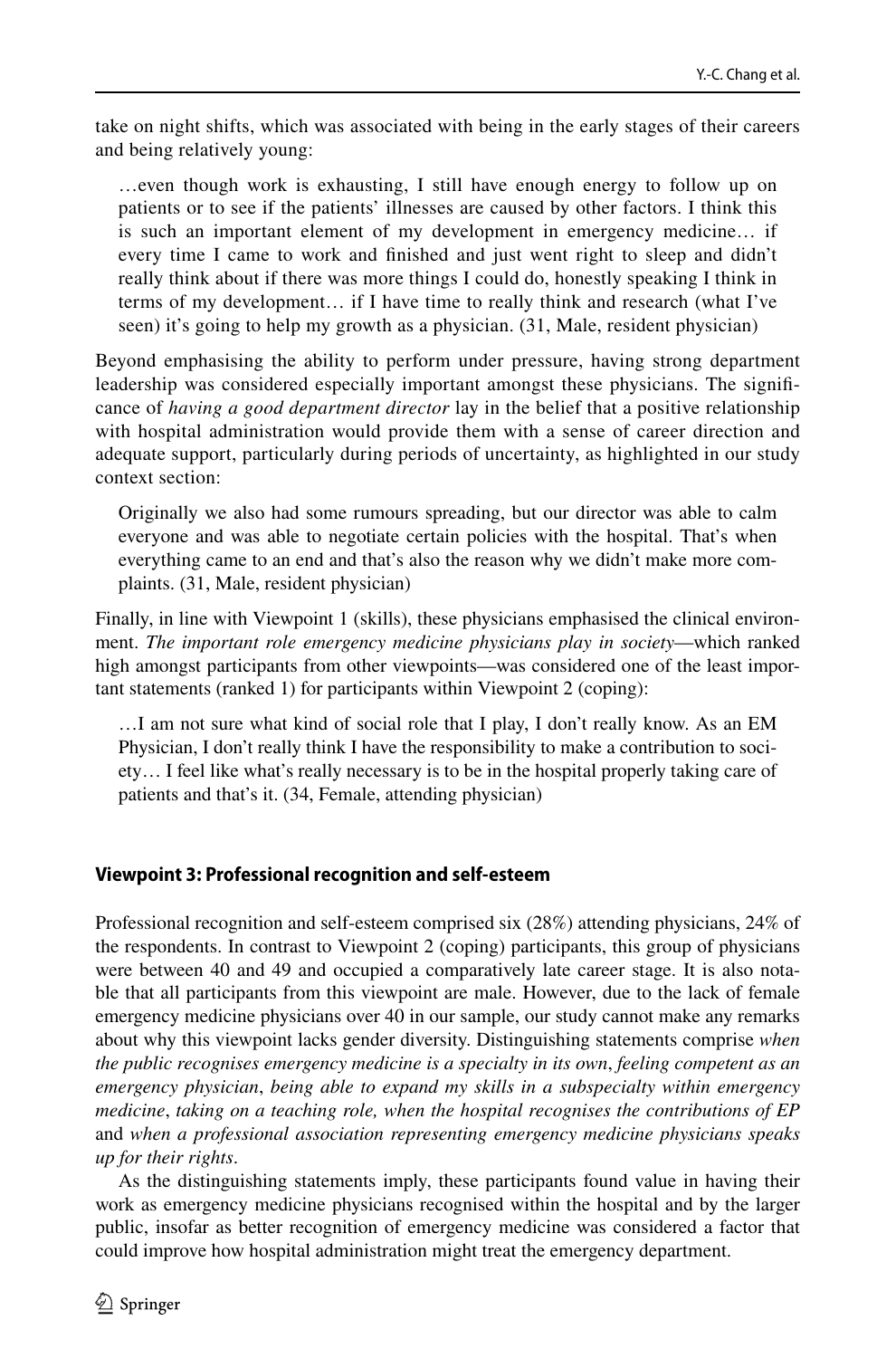Society's general perception (of EM) will impact the hospital's decision making (40, Male, attending physician)

In line with this logic, poor recognition of emergency medicine was considered to have a negative impact on the professional partnerships between the emergency department and other departments in the hospital:

In fact, (we) can't just work with EM staff. We also need to collaborate with other specialties...so if other specialties recognise our specialty, it would be useful for us to work together from an operational perspective. (45, Male, attending physician)

These participants also believed that widespread poor understanding of emergency medicine contributed to oversubscription of their services:

I believe that the public needs to be educated, so if they were educated they would understand what kind of profession emergency medicine is and how it's diferent than just a general clinic…then (the public) wouldn't just come to the EM because of small issues. (44, Male, attending physician)

Beyond improving partnerships with other departments and the emergency department's status within the context of the hospital, better recognition of emergency medicine was also important given the role emergency medicine physicians play within a larger societal context:

I see myself as an EP that society needs. It's not about how I see myself, but about what the society needs me to be.  $(43, Male, attending physician)$ 

Gaining recognition and establishing their role within society positively impacted how participants from this viewpoint felt about themselves:

… (I)t doesn't matter who you are professionally, if others are able to recognize you as a professional, people will respect you (44, Male, attending physician)

The importance of emergency medicine recognition is not surprising when taking into account that these participants frequently discussed how their outward facing non-clinical work, which included teaching and developing partnerships with outside health bureaus, the fre department and other emergency service providers, enhanced their sense of professional identities:

EM does something that other departments just can't do. So if the public is outside the hospital, it's (EM) like a bridge that connects them with other medical specialties in the hospital. And when it comes to things that happen outside the hospital such as pre-hospital care and emergency medical service (EMS), only EM physicians can do that. We also work as EMS instructors, we have good relationships with the fre department and the health department…other departments just can't do this, so this is really what distinguishes EM from other specialties. (40, Male, attending physician)

Similar to emergency medicine physicians from Viewpoint 1 (skills), *being able to fnd other ways of managing illnesses which physicians from other specialties cannot* was an important statement for Viewpoint 3 (recognition) participants, however for notably disparate reasons. Viewpoint 3 (recognition) participants place a premium on recognition and the important societal role of emergency medicine; participating in the clinical environment is merely one component of emergency medicine. This stands in contrast to the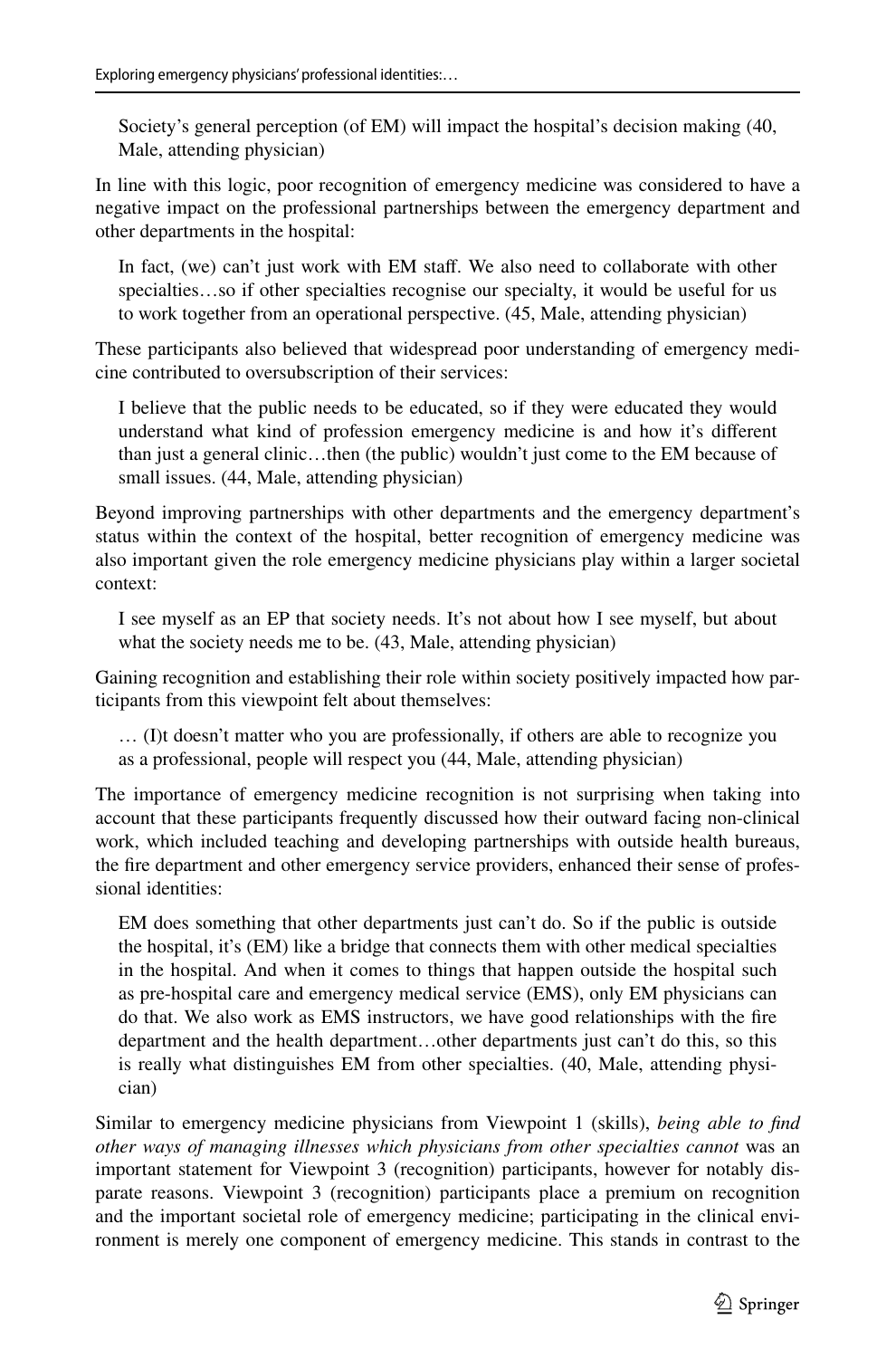former groups who place a strong emphasis on the specifc environment of the emergency department when describing their professional identities.

Finally, *not making clinical errors* is listed as a least important statement in Viewpoint 3 (recognition: ranked 1), which is noteworthy given its relative importance in Viewpoint 1 (skills: ranked 9), Viewpoint 2 (coping: ranked 8) and Viewpoint 4 (wellbeing: ranked 6). When taking into account that all emergency medicine physicians from Viewpoint 3 (recognition) have teaching experience and their relatively extensive careers in emergency medicine, their comparative tolerance for mistakes is understandable. Namely, mistakes were recognised as an inevitable consequence of having a long career in medicine, not a marker of incompetence; moreover, mistakes could be interpreted as teachable moments to share with less experienced emergency medicine physicians:

I draw on the mistakes I've made when speaking with younger doctors and tell them not to make the same mistakes that I've made. I discuss why I made these mistakes, how I misunderstood the patient, how I misread the symptoms, what I failed to do at the time that led to mistakes. I hope that they won't encounter the same problems next time… Likewise, I can also learn from others as well. (44, Male, attending physician)

In efect, these physicians place value in understanding their role within a larger context, which is evidenced by their contributions as teachers, by developing professional partnerships outside of the hospital and by the explicit argument put forth about the signifcance of recognition for emergency medicine. While Viewpoint 2 (coping) participants highlight the importance of strong leadership and contemplate career trajectories, Viewpoint 3 (recognition) participants' professional identities refect the priorities of physicians at a later career stage. These physicians have been given the opportunity to explore EM outside of the clinical environment and, subsequently, interpret their professional identities in a manner that refects its place within a larger societal and health care context.

## **Viewpoint 4: Wellbeing and quality of life**

The wellbeing and quality of life viewpoint comprised four attending physicians and three resident physicians. They comprised 28% of the respondents and encompassed a wide age range: 30–48. Distinguishing statements that highlight work-life balance comprised: *having personal hobbies* and *engaging in leisure activities outside of work* and *feeling happy with my personal life*. *Seeing patients get well under my care* was the only distinguishing statement that addresses work commitments.

For these emergency medicine physicians non-work commitments such as family and hobbies were prioritised:

I think personally, you're not your job. So if I'm looking at my day, 24 h, I feel that striking a balance between personal time and family is very important. Furthermore, I want my life to be happy which, in a way, motivates me to keep living… (s)o I think it's the most important. (31, Female, resident physician)

Participants from this viewpoint also elaborated that they choose emergency medicine because, unlike other departments, physicians are not put on call, which ensures that they can completely relax during their time-of. Having this clear distinction between work and life was considered an important factor that contributed to their success at work: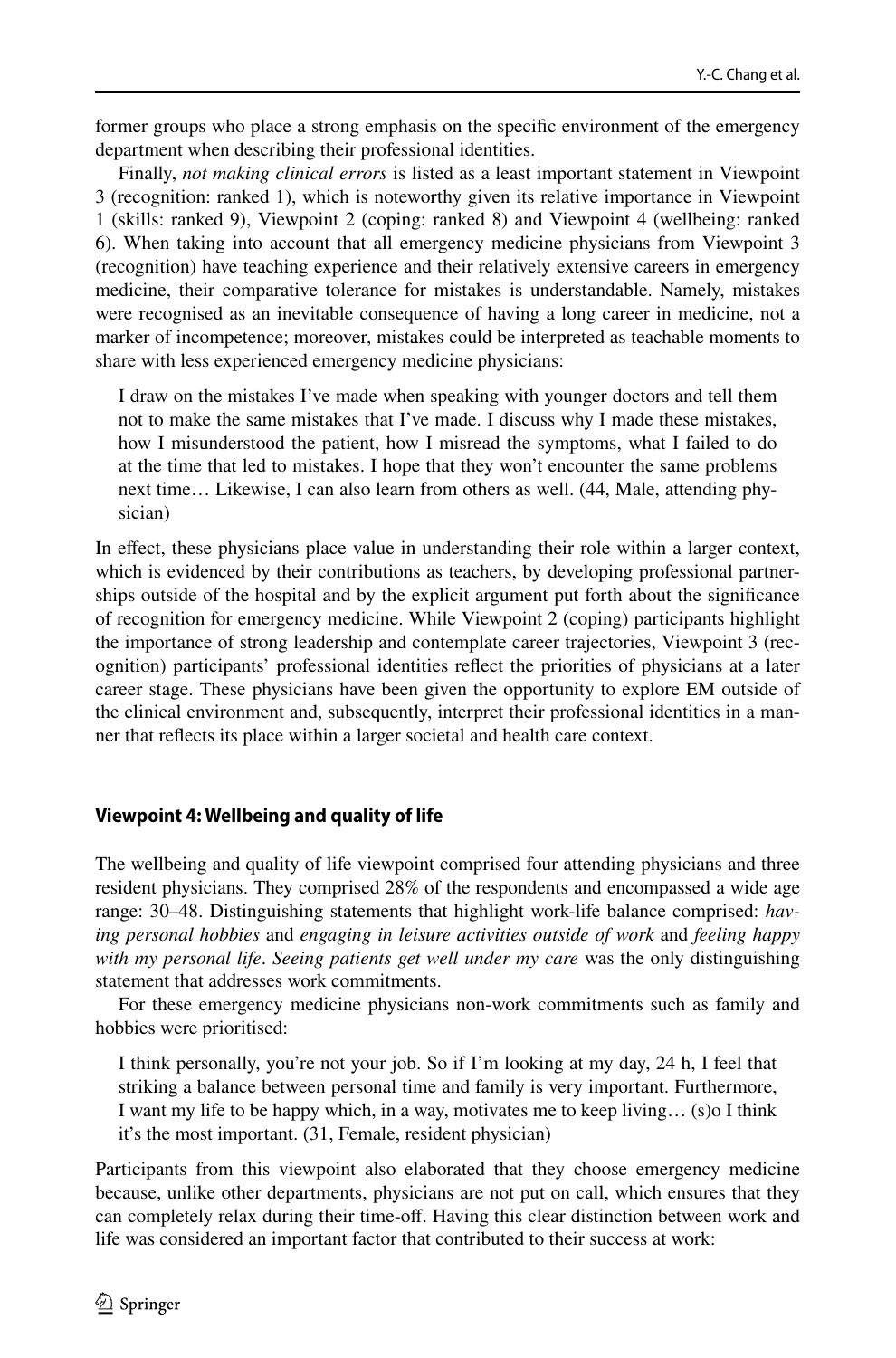When you're working you're completely wholehearted, you're only focused on work. So then when you're off work, of course sometimes you think about work, but compared to doctors from other specialties, it's really quite diferent. You have more clear-cut time to really engage in your own life and make plans. When there is a real opportunity to relax, recharge, when you're back at work you're less likely to experience fatigue. (30, Male, resident physician)

Maintaining this balance also helped mitigate work stressors:

… if the patient gets out of hand and so do his/her family members, it's going to impact your clinical judgment because in your subconscious you won't want to be around this person and won't want to have any contact with this person. Even if I'm supposed to touch his belly, I won't be willing to do so. I feel that the basic principle for me is that though I can't control others, I can control myself. Due to this, I will maintain physical and mental peace so that I can have empathy for that kind of patient, patiently communicate with them, and develop a good doctor patient relationship. Therefore, I can more objectively judge my patient's situation and give this patient the best decision making. (31, Female, resident physician)

Finally, emergency medicine physicians within Viewpoint 4 (wellbeing) are also notable for emphasising positive interactions with their patients, which is refected in the distinguishing statement *seeing patients get well under my care*:

…of course the ultimate goal is that your patient's condition improves, which is also our most important goal…therefore physicians societal role and improving the patient's condition are the most important. (31, Male, resident physician)

Being able to improve patients' conditions and prioritise their own self-care are integral components of how these emergency medicine physicians understand their professional identities.

## **Least important statements**

*Wearing the emergency physician attire*, *experiencing the death of a patient for the frst time*, *doing research* and *working at a medical centre* were considered unimportant amongst all the viewpoints*. Taiwan's National Health Insurance (NHI)* was also given a low ranking, despite being discussed by emergency medicine physicians from all viewpoints. NHI was deemed a source of frustration; many emergency medicine physicians attributed the regular oversubscription of emergency medicine with the low cost of healthcare services made possible through NHI. Nevertheless, NHI was deemed an unavoidable element of being a physician in Taiwan; it was beyond their ability to change. This suggests that although emergency medicine physicians claimed that NHI is an insignifcant element of their professional identities, this does not mean that they do not care about the NHI or feel impacted by its efects.

## **Consensus statements**

Finally, *being able to trust the colleagues that I work with* was the sole consensus statement. The signifcance of trust was emphasised consistently and often associated with maintaining a strong sense of teamwork. The shift nature of the emergency department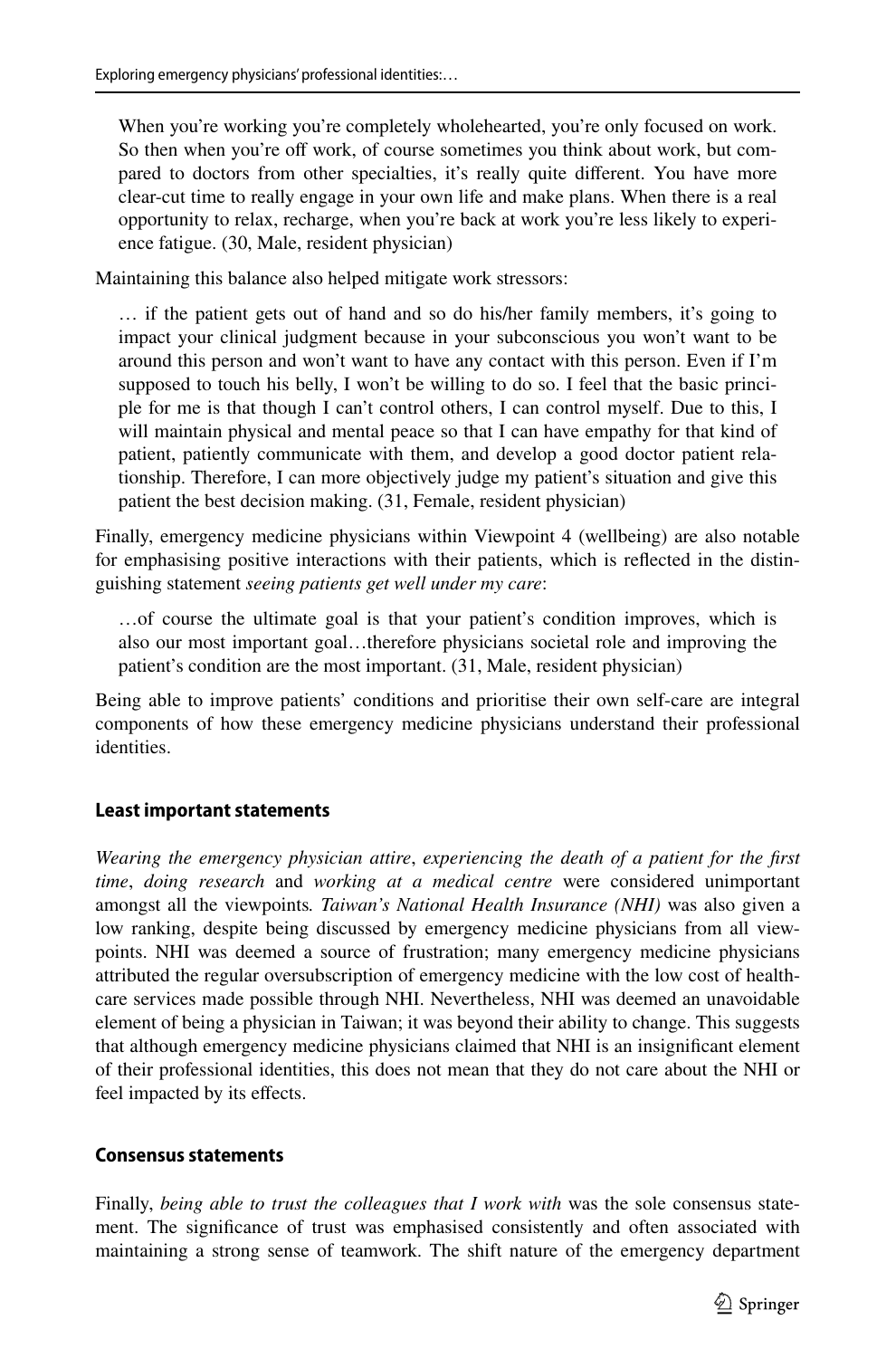requires that emergency medicine physicians hand off patients and tasks to their colleagues; in order to maintain a smooth operation, it is necessary to feel confdent that fellow staff are competent.

#### **Discussion**

Our Q-methodology study contributes to a stronger understanding of how to study physicians' professional identities by exploring emergency medicine physicians' professional identities, wherein we uncovered four dominant viewpoints that illuminate the distinct ways that emergency medicine physicians identify with their profession. The research indicates the importance some emergency medicine physicians place on their non-clinical work and societal role, as exemplifed in Viewpoint 3; emergency medicine physicians with Viewpoint 1, by contrast, refect how some emergency medicine physicians may be primarily driven by emphasizing their clinical skill-set; Viewpoint 2 emergency medicine physicians similarly emphasize clinical skill-sets but also highlight the signifcance of their working environment and departmental support; fnally, emergency medicine physicians with Viewpoint 4 affirm that healthy work-life balance should not be overlooked when aiming to understand their professional identities.

Our fndings of emergency medicine physicians' professional identities, particularly amongst those physicians who emphasized Viewpoint 3 (recognition), reinforce a theoretical conceptualisation within identities research whereby identities are multiple and inter-secting (Tsouroufli et al. [2011](#page-20-11); Monrouxe [2015\)](#page-19-11). Future professional identities research amongst physician populations would beneft from understanding how diferent professional roles—such as teacher, director, researcher or public health advocate—shape how physician professional identities are conceptualized. Moreover, the value of professional identities that encompass multiple aspects is evident in existing research that has similarly demonstrated that additional non-clinical roles are linked to general practitioners' (Le Floch et al. [2019\)](#page-19-12) and emergency medicine physicians' sense of job satisfaction (Clem et al. [2008;](#page-18-7) Cydulka and Korte [2008](#page-18-8)).

This fnding is especially meaningful when juxtaposed with what is known about emergency medicine physicians who emphasise Viewpoint 2 (coping). Namely, these comparatively young emergency medicine physicians emphasised the stressful elements of their speciality; this is perhaps unsurprising given the abundance of existing literature that highlights the uniquely challenging components of emergency medicine. Daily work challenges are often made worse by insufficient staffing (Camargo et al. [2008](#page-18-9)), regular overcrowding (Derlet and Richards [2000;](#page-19-13) Di Somma et al. [2015](#page-19-14)), sleep disturbances from working night shifts (Machi et al. [2012](#page-19-15)), and the prevalence of workplace violence (Erdur et al. [2015](#page-19-16); Wu et al. [2015;](#page-20-12) Zafar et al. [2016\)](#page-20-13). The contrast between how emergency medicine physicians with Viewpoint 2 (coping) and Viewpoint 3 (recognition) discuss their professional identities reinforces the value of providing opportunities to develop careers beyond the clinical context. This fnding also suggests that developing mentorship opportunities in the emergency department might beneft the development of emergency physicians with relatively less experience. This suggestion takes on added relevance given that our study's fndings on Viewpoint 2 highlights that early career stage emergency medicine physicians emphasize the importance of supportive work environments. The value of mentorship has been demonstrated in research on how to support junior faculty physicians' in felds wherein the prevalence of work stressors may negatively impact job retention (Weissman [2010\)](#page-20-14) or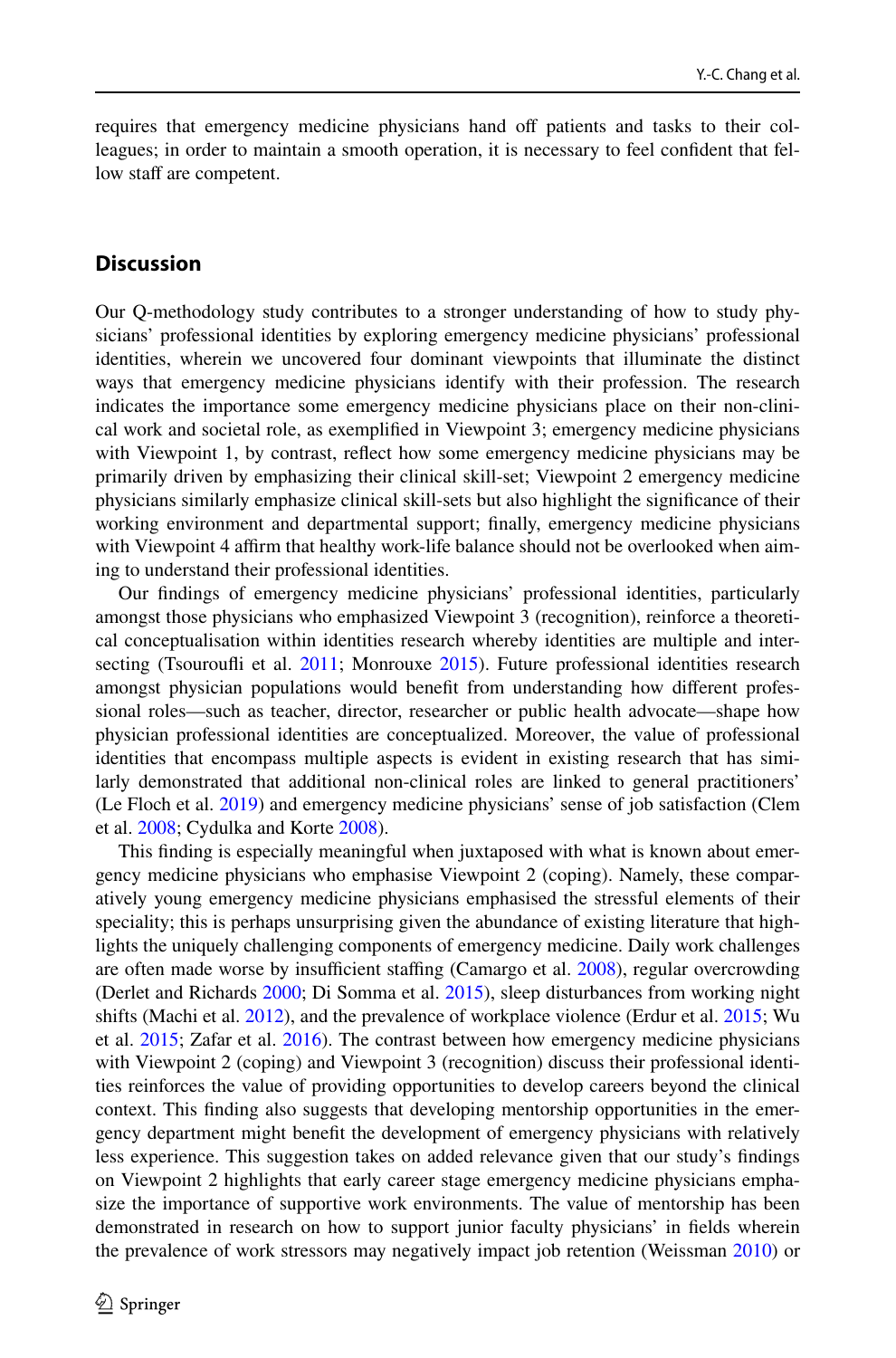for physicians who seek to maintain or expand their careers in academia or as physicianleaders (Taylor et al. [2009;](#page-20-15) Chen et al. [2016](#page-18-10)).

That said, it would be a disservice to simply interpret the emphasis on stress, expressed by Viewpoint 2 (coping), by contextualizing it with reference to age and lack of experience; such an assessment does not take into account how professional identities are described with reference to the distinct visceral experience of being under pressure and the importance placed on physicality. Thus, a deeper understanding of how *experiential* or *embodied* knowledge (Johnson [1989\)](#page-19-17) underlies emergency medicine physicians' narratives around their professional identities is critical (Shaw et al. [2018](#page-20-16)). Therefore, while our study has provided a framework that illuminates the experiences of stress amongst emergency medicine physicians (Viewpoint 2, coping), we believe that future professional identities research, particularly amongst populations who deal with the physical and mental impact of stress on a regular basis, may beneft from engaging in a deeper analysis of their talk within a social constructionist framework (e.g. by attending more closely to the socially and historically-contingent meanings in identities talk) to understand the infuences of the wider discourses on how professional identities are constructed (Rees et al. [2019\)](#page-20-2).

Beyond understanding how career trajectories, non-clinical work and negotiating work stress may impact how professional identities are framed, our fndings indicate that worklife balance should not be overlooked when exploring professional identities. Particularly given that statements relating to feeling happy outside of work and personal values ranked high amongst all Viewpoints, excluding Viewpoint 1. The importance of a work-life balance demonstrated within our study corroborates existing research that has revealed that an inadequate work-life balance mitigates against the experience of high job satisfaction amongst emergency medicine physicians (Cydulka and Korte [2008\)](#page-18-8) and has become increasingly tied to understanding attrition, burnout and job satisfaction within healthcare (Linzer et al. [2001](#page-19-18); Sinsky et al. [2017\)](#page-20-17). Once again, this research implicitly highlights the porous nature of professional and personal spheres as highlighted by intersectionality theo-retical perspectives (Tsouroufli et al. [2011;](#page-20-11) Monrouxe [2015](#page-19-11)). Thus, within our findings, the intersection of professional and personal identities is abundantly evident in Viewpoint 4 (wellbeing) where participants described their professional identities in relation to identities and fulflment outside of the professional context. Future organizational initiatives that are intimately aware of the intersections between professional and personal identities (Tsouroufi et al. [2011;](#page-20-11) Monrouxe [2015](#page-19-11)) may consider how professional identities may be nurtured by organizational structures that seek to support physicians' who may prioritize better work-life balance.

That said, enforcing work-life balance is not necessarily appropriate for all physicians. Research identifes that career satisfaction can be attained even when work-life balance is not (Keeton et al. [2007](#page-19-19)). This is also refected in our research as emergency medicine physicians with Viewpoint 1 (skills) do not place a strong emphasis on this aspect when describing their professional identities. Further research on physicians' work-life balance, which is a culturally specifc and, at times, a nebulous concept, will be productive to better understanding its signifcance.

Finally, this research also has educational implications. Existing research indicates that medical students often hold stereotypes about emergency medicine, which may shape their interest, or lack thereof, in pursuing the speciality (Pianosi et al. [2017](#page-20-18)). Although there is a widely held belief that emergency medicine physicians can attain a "controllable" lifestyle (Hall and Wakeman [1999](#page-19-20); Dorsey et al. [2003](#page-19-21)), it is noteworthy that this perception is not unanimous. For example, some studies reveal that medical students perceive emergency medicine work with poor work-life balance and limited fexibility (Creed et al. [2010;](#page-18-11) Kawamoto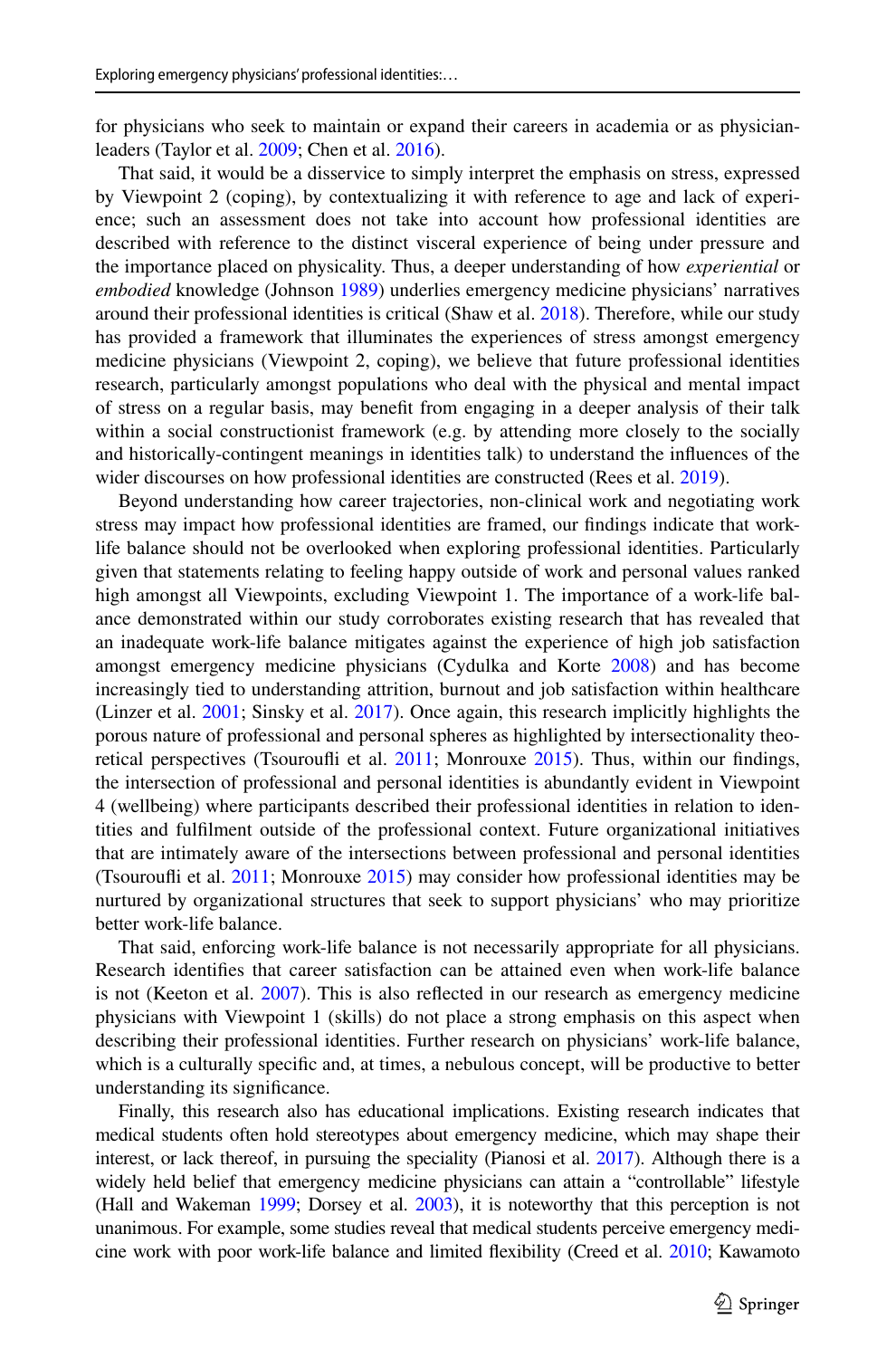et al. [2016](#page-19-22); Pianosi et al. [2017\)](#page-20-18). This perception from students does not necessarily refect the experiences of practicing emergency medicine physicians, as indicated in our fndings, and as has been demonstrated in previous research (Boyd et al. [2009;](#page-18-12) Pianosi et al. [2017](#page-20-18)). These fndings suggest that there is value in considering what professional identities research might contribute in terms of challenging misconceptions of speciality work culture.

Our research also indicates that emergency medicine physicians' professional identities are very much affirmed through non-clinical work, such as teaching, research and community outreach, which is a component of an emergency medicine work culture of which students considering the feld have relatively poor awareness. It also suggests that there could be benefts to exposing medical students to the types of non-clinical work that emergency medicine physicians participate in, in order for students to develop a more comprehensive grasp on the diverse ways that emergency medicine physicians develop their careers in emergency medicine.

Despite our interesting fndings this study has some limitations. Although physicians from fve hospitals across diferent cities in Taiwan were included in this study, all participants were employed by the same hospital group. As mentioned, female emergency medicine physicians over 40 years old are unrepresented. Future studies that incorporate diferent hospital systems and late career stage female emergency medicine physicians could enhance the discussion on emergency medicine physicians' notions of professional identities. It is also signifcant that the study took place towards the end of a collective resignation incident. Physicians participating in the study had inevitably been contemplating issues surrounding emergency medicine physicians' professional identities and emergency medicine's work culture, however the specifc impact of this event on the four viewpoints is not discernable. Future longitudinal studies that are able to examine the development of professional identities, taking into account the impact of personal and professional crises (Marcia [1966](#page-19-23)), would yield valuable insight into professional identities.

Notwithstanding these limitations, we believe our study is highly transferable. Although we chose to focus on the professional identities of emergency medicine physicians, our fndings ofer up an overarching framework that, with alterations, can be used in future studies examining physicians' professional identities. Moreover our research contributes to the broader feld of professional identities research by engaging a subset of physicians who are typically underrepresented in professional identities research: late career stage physicians (Wilson et al. [2013](#page-20-19)). Furthermore, the use of Q-methodology to tackle identities yielded intriguing fndings. Q-methodology interrogates subjectivity rather than focus on primary identities markers, nevertheless our fndings are able to reiterate what existing research on identities puts forth (Eckstrand et al. [2016](#page-19-24)): there is marked value in understanding how alternate elements of identities, in this context specifcally age/career stage, impact diferent viewpoints around professional identities. Finally, these fndings are valuable insofar as they provide the necessary building blocks to develop initiatives, build resources and advocate for emergency medicine physicians. At present the research team is drawing on these fndings to develop workshops aimed at targeting work stressors and developing resilience in the emergency department.

## **Conclusion**

By interrogating the dominant perspectives that emergency medicine physicians' express regarding their professional identities, this research contributes to a fuller understanding of emergency medicine work culture and offers insight into the disparate and shared priorities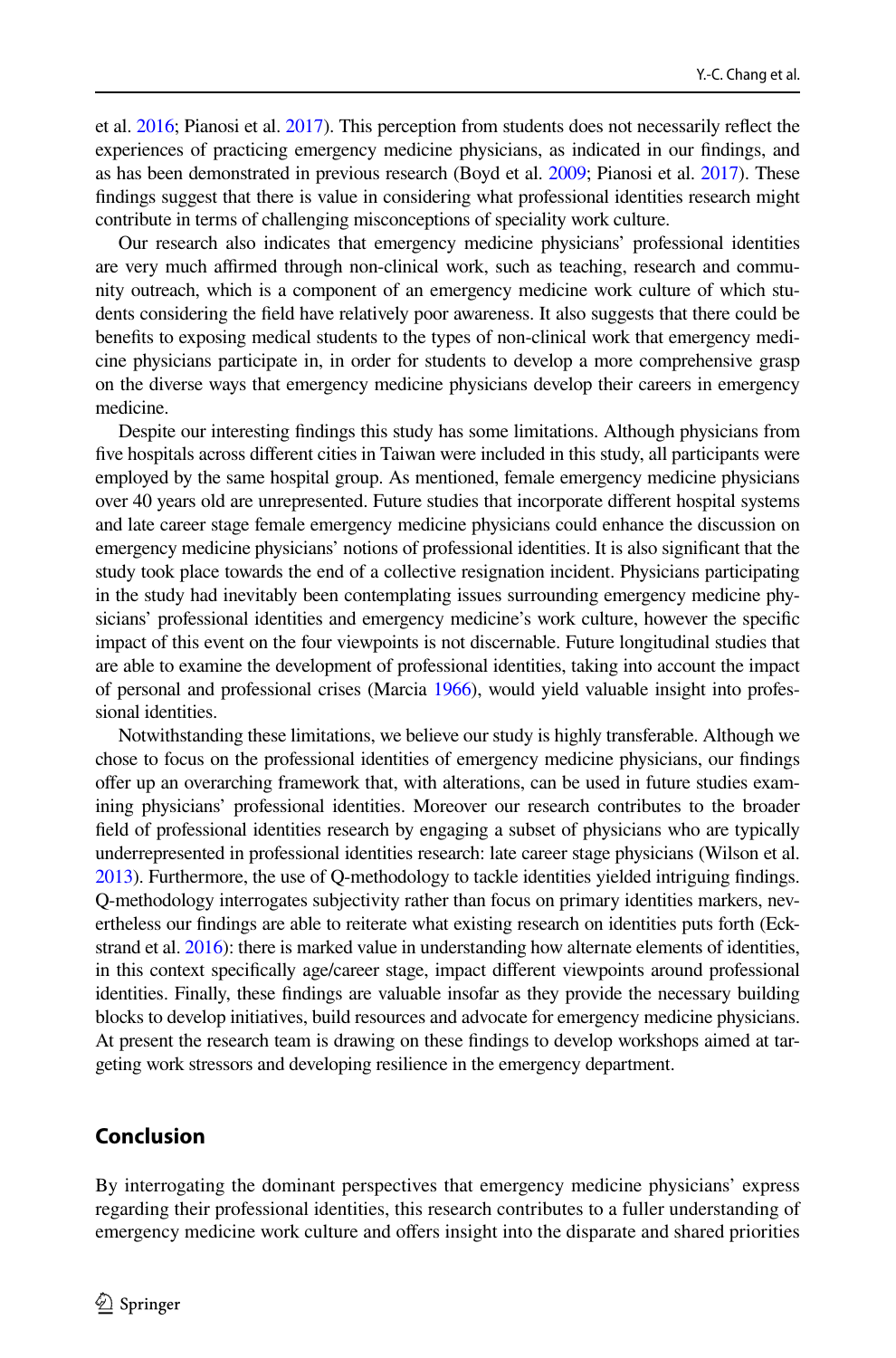amongst emergency medicine physicians. Having this awareness does not merely result in greater understanding of emergency medicine physicians, it also provides context regarding how to support physicians more generally, develop interventions that aim to tackle occupational stress, and afect organisational change.

**Acknowledgements** We are thankful to all of the emergency physicians who took part in our study. Our research team is also grateful for the support provided by Sze-yuen Yau, Hsu-Min Tseng, Chung-Hsien Chaou, Chia-Te Kung, Cheng-Ting Hsiao and Shu-Chen Liao.

**Funding** Funding was provide by Ministry of Science and Technology, Taiwan (Grant No. MOST105- 2511-S-182 -001-MY3).

**Open Access** This article is licensed under a Creative Commons Attribution 4.0 International License, which permits use, sharing, adaptation, distribution and reproduction in any medium or format, as long as you give appropriate credit to the original author(s) and the source, provide a link to the Creative Commons licence, and indicate if changes were made. The images or other third party material in this article are included in the article's Creative Commons licence, unless indicated otherwise in a credit line to the material. If material is not included in the article's Creative Commons licence and your intended use is not permitted by statutory regulation or exceeds the permitted use, you will need to obtain permission directly from the copyright holder. To view a copy of this licence, visit [http://creativecommons.org/licenses/by/4.0/.](http://creativecommons.org/licenses/by/4.0/)

## **References**

- <span id="page-18-5"></span>Akhtar-Danesh, N. (2017). An overview of the statistical techniques in Q methodology: Is there a better way of doing Q analysis? *Operant Subjectivity*, *38*(3/4), 29–36.
- <span id="page-18-0"></span>Allsop, J., & Mulcahy, L. (1998). Maintaining professional identity: Doctors' responses to complaints. *Sociology of Health & Illness, 20*(6), 802–824.
- <span id="page-18-3"></span>Arora, M., Asha, S., Chinnappa, J., & Diwan, A. D. (2013). Review article: Burnout in emergency medicine physicians. *Emergency Medicine Australasia, 25*(6), 491–495.
- <span id="page-18-12"></span>Boyd, J. S., Clyne, B., Reinert, S. E., & Zink, B. J. (2009). Emergency medicine career choice: A profle of factors and infuences from the Association of American Medical Colleges (AAMC) graduation questionnaires. *Academic Emergency Medicine, 16*(6), 544–549.
- <span id="page-18-2"></span>Branch, W. T., Weil, A. B., Gilligan, M. C., Litzelman, D. K., Hafer, J. P., Plews-Ogan, M., et al. (2017). How physicians draw satisfaction and overcome barriers in their practices: "It sustains me". *Patient Education and Counseling, 100*(12), 2320–2330.
- <span id="page-18-4"></span>Brown, S. (1980). *Political subjectivity: Applications of Q methodology in political science*. New Haven: Yale University Press.
- <span id="page-18-9"></span>Camargo, C. A., Jr., Ginde, A. A., Singer, A. H., Espinola, J. A., Sullivan, A. F., Pearson, J. F., et al. (2008). Assessment of emergency physician workforce needs in the United States, 2005. *Academic Emergency Medicine, 15*(12), 1317–1320.
- <span id="page-18-10"></span>Chen, M. M., Sandborg, C. I., Hudgins, L., Sanford, R., & Bachrach, L. K. (2016). A multifaceted mentoring program for junior faculty in academic pediatrics. *Teaching and Learning in Medicine, 28*(3), 320–328.
- <span id="page-18-7"></span>Clem, K. J., Promes, S. B., Glickman, S. W., Shah, A., Finkel, M. A., Pietrobon, R., et al. (2008). Factors enhancing career satisfaction among female emergency physicians. *Annals of Emergency Medicine, 51*(6), 723–728.e728.
- <span id="page-18-11"></span>Creed, P. A., Searle, J., & Rogers, M. E. (2010). Medical specialty prestige and lifestyle preferences for medical students. *Social Science and Medicine, 71*(6), 1084–1088.
- <span id="page-18-1"></span>Crossley, J., & Vivekananda-Schmidt, P. (2009). The development and evaluation of a Professional Self Identity Questionnaire to measure evolving professional self-identity in health and social care students. *Medical Teacher, 31,* e603–607.
- <span id="page-18-8"></span>Cydulka, R. K., & Korte, R. (2008). Career satisfaction in emergency medicine: The ABEM longitudinal study of emergency physicians. *Annals of Emergency Medicine, 51*(6), 714–722.e711.
- <span id="page-18-6"></span>Damio, S. M. (2018). The analytical process of Q-methodology. *Asian Journal of University Education, 14*(1), 59–75.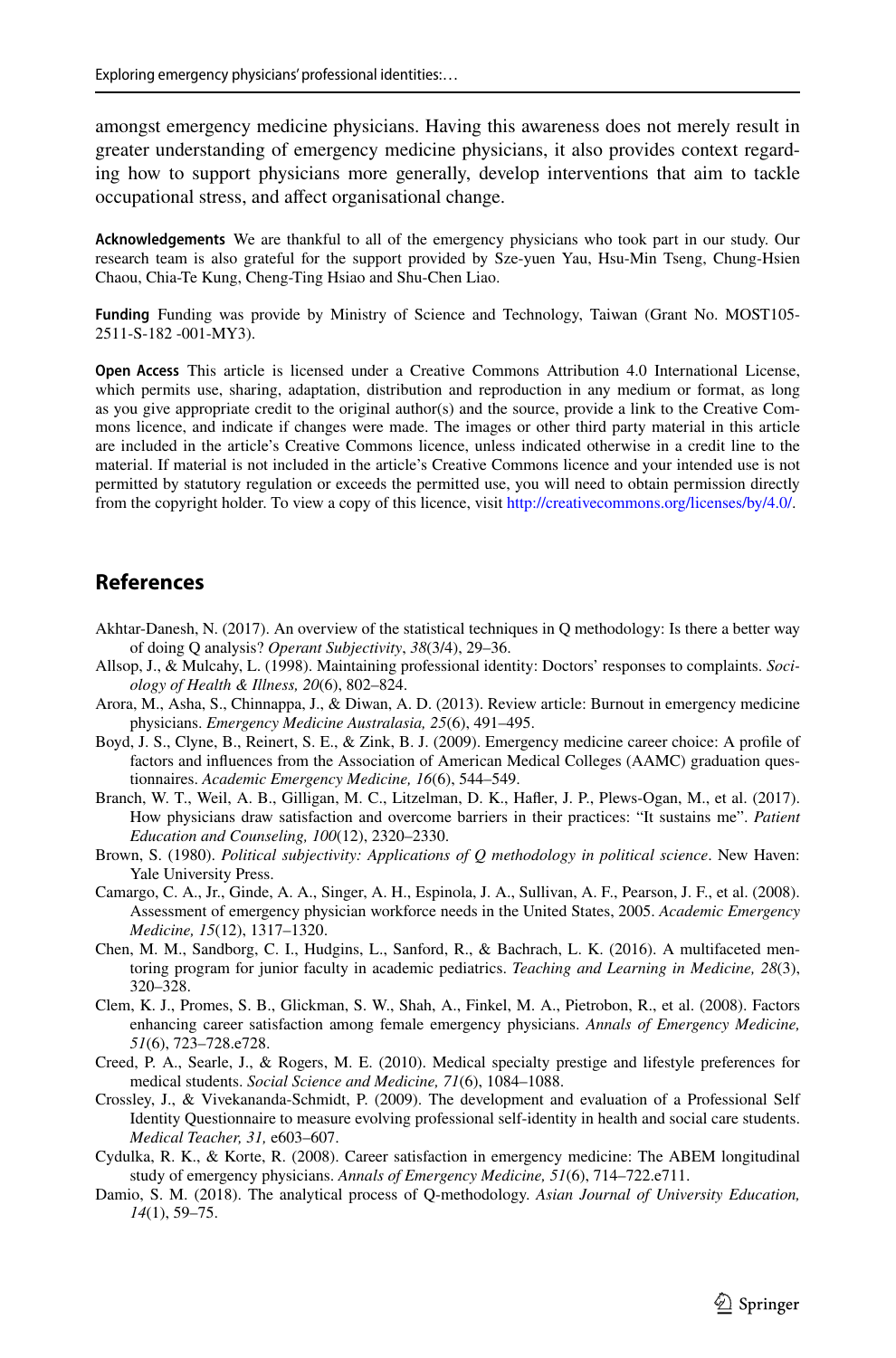- <span id="page-19-1"></span>de Lasson, L., Just, E., Stegeager, N., & Malling, B. (2016). Professional identity formation in the transition from medical school to working life: A qualitative study of group-coaching courses for junior doctors. *BMC Medical Education, 16*(1), 165.
- <span id="page-19-13"></span>Derlet, R. W., & Richards, J. R. (2000). Overcrowding in the nation's emergency departments: Complex causes and disturbing efects. *Annals of Emergency Medicine, 35*(1), 63–68.
- <span id="page-19-14"></span>Di Somma, S., Paladino, L., Vaughan, L., Lalle, I., Magrini, L., & Magnanti, M. (2015). Overcrowding in emergency department: An international issue. *Internal and Emergency Medicine, 10*(2), 171–175.
- <span id="page-19-21"></span>Dorsey, E. R., Jarjoura, D., & Rutecki, G. W. (2003). Infuence of controllable lifestyle on recent trends in specialty choice by US medical students. *JAMA, 290*(9), 1173–1178.
- <span id="page-19-24"></span>Eckstrand, K., Eliason, J., St Cloud, T., & Potter, J. (2016). The priority of intersectionality in academic medicine.
- <span id="page-19-16"></span>Erdur, B., Ergin, A., Yuksel, A., Turkcuer, I., Ayrik, C., & Boz, B. (2015). Assessment of the relation of violence and burnout among physicians working in the emergency departments in Turkey. *Ulusal Travma ve Acil Cerrahi Dergis, 21*(3), 175–181.
- <span id="page-19-20"></span>Hall, K. N., & Wakeman, M. A. (1999). Residency-trained emergency physicians: Their demographics, practice evolution, and attrition from emergency medicine. *The Journal of Emergency Medicine, 17*(1), 7–15.
- <span id="page-19-10"></span>Heng, K. W. (2014). Teaching and evaluating multitasking ability in emergency medicine residents—What is the best practice? *International Journal of Emergency Medicine, 7,* 41–41.
- <span id="page-19-8"></span>Jarvis-Selinger, S., Pratt, D. D., & Regehr, G. (2012). Competency is not enough: Integrating identity formation into the medical education discourse. *Academic Medicine, 87*(9), 1185–1190.
- <span id="page-19-7"></span>Jenkins, R. (2008). *Social identity*. Abingdon: Routeledge.
- <span id="page-19-17"></span>Johnson, M. (1989). Embodied knowledge. *Curriculum Inquiry, 19*(4), 361–377.
- <span id="page-19-6"></span>Kalet, A., Buckvar-Keltz, L., Monson, V., Harnik, V., Hubbard, S., Crowe, R., Ark, T., Song, H., Tewksbury, L., Yingling, S. (2018). Professional identity formation in medical school: One measure refects changes during pre-clerkship training. *MedEdPublish, 7*.
- <span id="page-19-22"></span>Kawamoto, R., Ninomiya, D., Kasai, Y., Kusunoki, T., Ohtsuka, N., Kumagi, T., et al. (2016). Gender difference in preference of specialty as a career choice among Japanese medical students. *BMC Medical Education, 16*(1), 288–288.
- <span id="page-19-19"></span>Keeton, K., Fenner, D. E., Johnson, T. R., & Hayward, R. A. (2007). Predictors of physician career satisfaction, work-life balance, and burnout. *Obstetrics and Gynecology, 109*(4), 949–955.
- <span id="page-19-4"></span>Keller, E. J., Vogelzang, R. L., Freed, B. H., Carr, J. C., & Collins, J. D. (2016). Physicians' professional identities: A roadmap to understanding "value" in cardiovascular imaging. *Journal of Cardiovascular Magnetic Resonance, 18*(1), 52.
- <span id="page-19-12"></span>Le Floch, B., Bastiaens, H., Le Reste, J. Y., Lingner, H., Hofman, R., Czachowski, S., et al. (2019). Which positive factors give general practitioners job satisfaction and make general practice a rewarding career? A European multicentric qualitative research by the European general practice research network. *BMC Family Practice, 20*(1), 96.
- <span id="page-19-18"></span>Linzer, M., Visser, M. R., Oort, F. J., Smets, E. M., McMurray, J. E., & de Haes, H. C. (2001). Predicting and preventing physician burnout: Results from the United States and the Netherlands. *American Journal of Medicine, 111*(2), 170–175.
- <span id="page-19-15"></span>Machi, M. S., Staum, M., Callaway, C. W., Moore, C., Jeong, K., Suyama, J., et al. (2012). The relationship between shift work, sleep, and cognition in career emergency physicians. *Academic Emergency Medicine, 19*(1), 85–91.
- <span id="page-19-23"></span>Marcia, J. E. (1966). Development and validation of ego identity status. *Journal of Personality and Social Psychology, 3,* 551–558.
- <span id="page-19-0"></span>McNeil, K. A., Mitchell, R. J., & Parker, V. (2013). Interprofessional practice and professional identity threat. *Health Sociology Review, 22*(3), 291–307.
- <span id="page-19-3"></span>Mishra, A. N., Anderson, C., Angst, C. M., & Agarwal, R. (2012). Electronic health records assimilation and physician identity evolution: An identity theory perspective. *Information Systems Research, 23*(3 part-1), 738–760.
- <span id="page-19-5"></span>Molleman, E., & Rink, F. (2015). The antecedents and consequences of a strong professional identity among medical specialists. *Social Theory & Health*. [https://doi.org/10.1057/sth.2014.16.](https://doi.org/10.1057/sth.2014.16)
- <span id="page-19-9"></span>Monrouxe, L. V. (2009). Negotiating professional identities: Dominant and contesting narratives in medical students' longitudinal audio diaries. *Current Narratives, 1,* 41.
- <span id="page-19-11"></span>Monrouxe, L. V. (2015). When I say… intersectionality in medical education research. *Medical Education, 49*(1), 21–22.
- <span id="page-19-2"></span>Monrouxe, L. V. (2016). The nature and nurture of professional identity. In R. Cruess, S. Cruess, & Y. Steinert (Eds.), *Teaching medical professionalism 2nd edition: Supporting the development of a professional identity*. Cambridge: Cambridge University Press.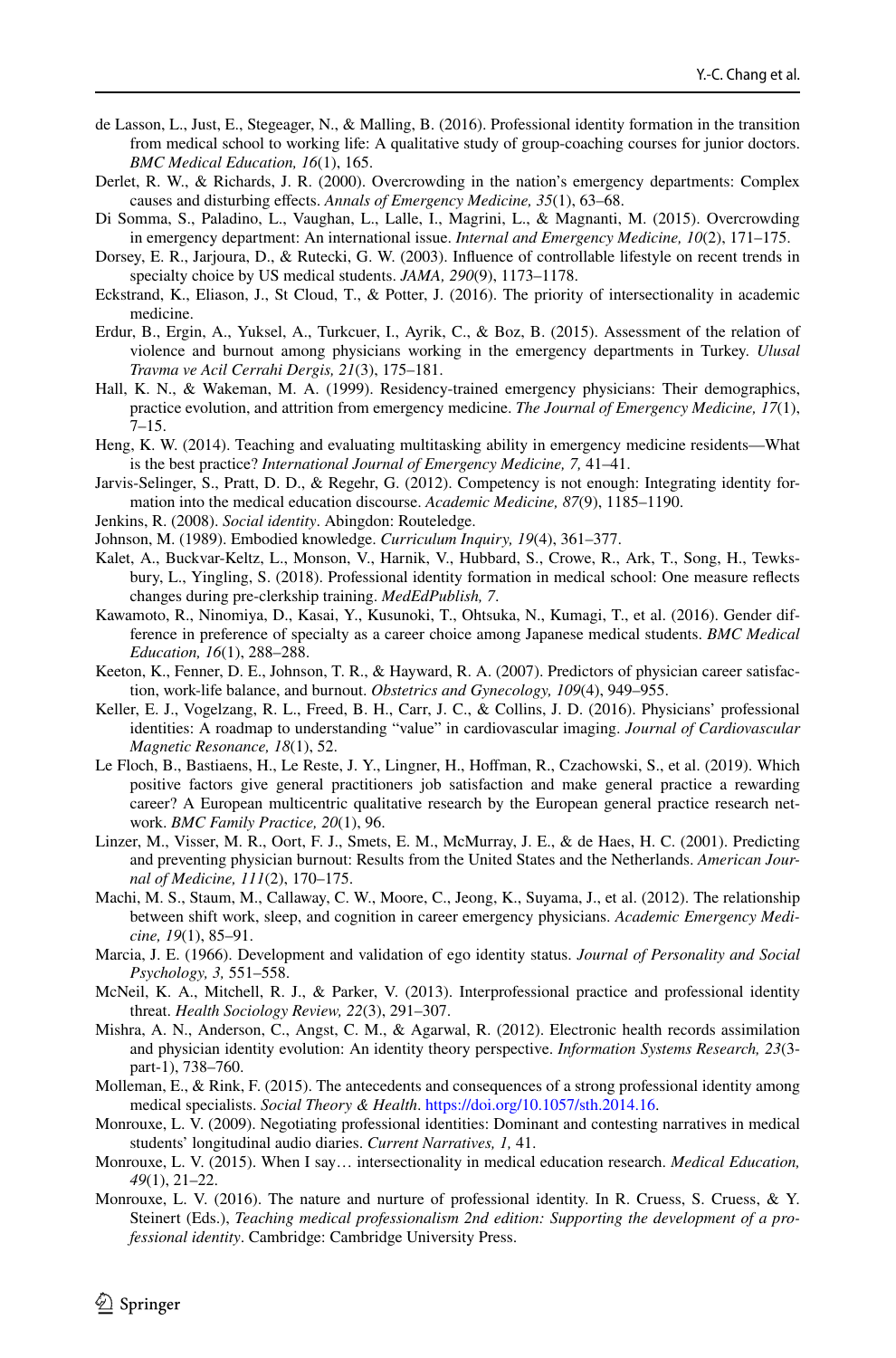- <span id="page-20-0"></span>Monrouxe, L. V., Bullock, A., Tseng, H.-M., & Wells, S. E. (2017). Association of professional identity, gender, team understanding, anxiety and workplace learning alignment with burnout in junior doctors: A longitudinal cohort study. *British Medical Journal Open, 7*(12), e017942.
- <span id="page-20-18"></span>Pianosi, K., Stewart, S. A., & Hurley, K. (2017). Medical students' perceptions of emergency medicine careers. *Cureus, 9*(8), e1608–e1608.
- <span id="page-20-10"></span>Ramlo, S. (2016). Centroid and theoretical rotation: Justifcation for their use in Q methodology research. *Mid-Western Educational Researcher, 28*(1), 73–92.
- <span id="page-20-2"></span>Rees, C. E., Crampton, P. E., & Monrouxe, L. V. (2019). Re-visioning academic medicine through a constructionist lens. *Academic Medicine*.
- <span id="page-20-3"></span>Rees, C. E., & Monrouxe, L. V. (2018). Who are you and who do you want to be? Key considerations in developing professional identities in medicine. *Medical Journal of Australia, 209*(5), 202–203.
- <span id="page-20-8"></span>Richie, J., & Spencer, L. (1994). Qualitative data analysis for applied policy research. In A. Bryman & R. Burgess (Eds.), *Analysing qualitative data* (pp. 173–194). London: Taylor & Francis Books Ltd.
- <span id="page-20-16"></span>Shaw, M., Crampton, P., Rees, C. E., & Monrouxe, L. V. (2018). Professionalism, identities and embodiment: Supporting the internalisation of professionalism through addressing the hidden curriculum. In C. Delany & E. Molloy (Eds.), *Learning and teaching in clinical contexts: A practical guide*. NSW: Chatswood, Elsevier.
- <span id="page-20-17"></span>Sinsky, C. A., Dyrbye, L. N., West, C. P., Satele, D., Tutty, M., & Shanafelt, T. D. (2017). Professional satisfaction and the career plans of US physicians. *Mayo Clinic Proceedings, 92*(11), 1625–1635.
- <span id="page-20-7"></span>Stenner, S. W. P. (2012). *Doing Q methodological research: Theory, method and interpretation*. London: Sage.
- <span id="page-20-15"></span>Taylor, C. A., Taylor, J. C., & Stoller, J. K. (2009). The infuence of mentorship and role modeling on developing physician–leaders: Views of aspiring and established physician-leaders. *Journal of General Internal Medicine, 24*(10), 1130–1134.
- <span id="page-20-11"></span>Tsouroufi, M., Rees, C. E., Monrouxe, L. V., & Sundaram, V. (2011). Gender, identities and intersectionality in medical education research. *Medical Education, 45*(3), 213–216.
- <span id="page-20-1"></span>van Os, A. (2015). Responses to professional identity threat. *Journal of Health Organization and Management, 29*(7), 1011–1028.
- <span id="page-20-6"></span>Ward, W. (2010). Q and you: The application of Q methodology in recreation research. In *2009 Northeastern recreation research symposium*. Newton Square, PA: U.S. Department of Agriculture.
- <span id="page-20-4"></span>Watts, S., & Stenner, P. (2005). Doing Q methodology: Theory, method and interpretation. *Qualitative Research in Psychology*, *2*(1), 67–91.
- <span id="page-20-14"></span>Weissman, D. E. (2010). Understanding and fnding mentorship: A review for junior faculty. *Journal of Palliative Medicine, 13*(11), 1373–1379.
- <span id="page-20-5"></span>Wilson, I. B. (2005). *Person-place engagement among recreation visitors: A Q-method inquiry*. Doctoral, Oklahoma State University.
- <span id="page-20-19"></span>Wilson, I., Cowin, L. S., Johnson, M., & Young, H. (2013). Professional identity in medical students: Pedagogical challenges to medical education. *Teaching and Learning in Medicine, 25*(4), 369–373.
- <span id="page-20-12"></span>Wu, J. C., Tung, T. H., Chen, P. Y., Chen, Y. L., Lin, Y. W., & Chen, F. L. (2015). Determinants of workplace violence against clinical physicians in hospitals. *Journal of Occupation Health, 57*(6), 540–547.
- <span id="page-20-9"></span>Zabala, A., & Pascual, U. (2016). Bootstrapping Q methodology to improve the understanding of human perspectives. *PLoS ONE, 11*(2), e0148087.
- <span id="page-20-13"></span>Zafar, W., Khan, U. R., Siddiqui, S. A., Jamali, S., & Razzak, J. A. (2016). Workplace violence and selfreported psychological health: Coping with post-traumatic stress, mental distress, and burnout among physicians working in the emergency departments compared to other specialties in Pakistan. *Journal of Emergency Medicine, 50*(1), 167–177.e161.

**Publisher's Note** Springer Nature remains neutral with regard to jurisdictional claims in published maps and institutional affiliations.